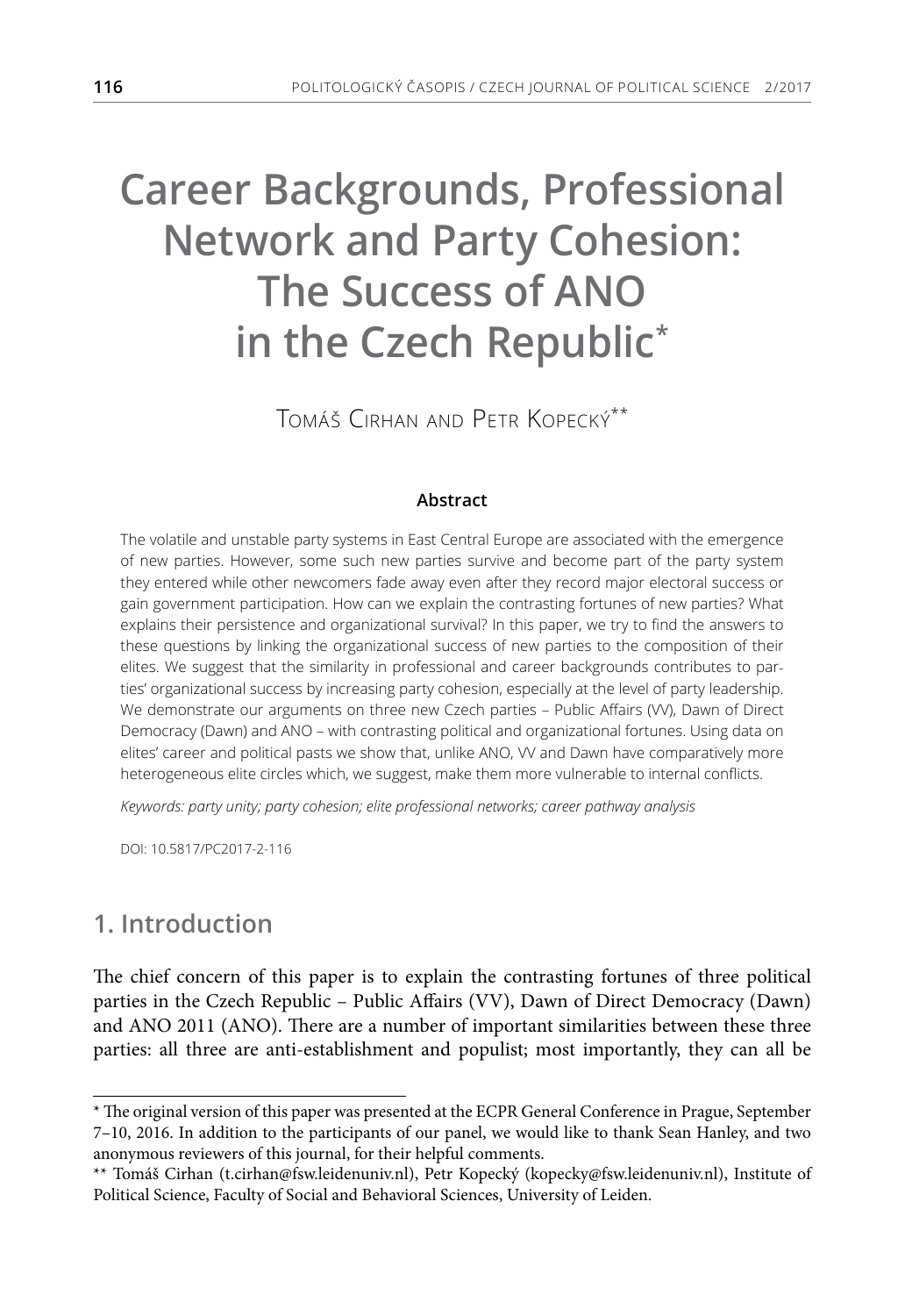classified as genuinely new parties in the party system in which they (have) operate(d). However, while VV and Dawn failed in politics and disintegrated quickly after making an electoral breakthrough (i.e. achieving representation in parliament), ANO has managed to transform its initial electoral success into long(er)-term party organizational success. Since 2013, the party has been part of the Czech coalition government and its leader, Andrej Babiš, the country's Finance Minister. In addition, ANO won elections to the European Parliament in May 2014; the party repeated this success in October 2014 by receiving the highest number of votes in the municipal elections, as well as in the October 2016 regional elections.

This contrast in political fate is an interesting phenomenon in itself worthy of explaining. However, ANO's success is also part of a wider phenomenon. New parties challenge established party systems in a number of European democracies. The Czech party system – long considered one of the most stable party systems in post-communist Europe – is one such case in which this phenomenon takes place. The newly-formed ANO party succeeded at the expense of established parties. Studying this new successful party is not only of interest to those focusing on Czech politics. ANO, as a new political project that has, in an extremely short period of time, managed to dominate the entire political scene, represents a case with a wider relevance to contemporary European politics. As a genuinely new formation with openly anti-party sentiments, ANO fits into the wider phenomenon of anti-establishment parties (Hanley 2012) such as Party for Freedom, Syriza, Podemos, or Forza Italia, sharing some elements with these European cases, such as its newness, rapid electoral success, anti-corruption and anti-political appeals, anti-party critique, political outsider status, certain populist elements, its presentation as solution to economic crisis and in particular the disruption of electoral behaviour and established party systems.

How can we explain the contrasting fortunes of the three new parties? What explains their failure or, alternatively, their persistence and organizational survival? We suggest that the answer to these questions can be found in the similarity of the professional and career backgrounds (or the absence thereof) of these parties. In other words, we link the organizational success of new parties to the composition of their elites by arguing that elite homogeneity increases party cohesion and reduces the vulnerability of an organization to internal conflicts. In the next section, we provide the background to our paper by briefly introducing the contrasting political fortunes of the three political parties. Drawing on the literature on party unity and cohesion, section three outlines our theoretical argument. In the empirical section, we present data on the professional background of the elites of all three parties concerned to demonstrate that, in contrast to VV and Dawn, ANO resembles more a political firm than a party (see also Hloušek 2012, and Hopkin and Paolucci for the original formulation of the political firm concept). While this feature might make ANO the frequent subject of political controversy, it might also be seen as a factor contributing to its so far impressive resistance to internal conflicts and factionalism that so often plague new political parties at the critical phase of their development.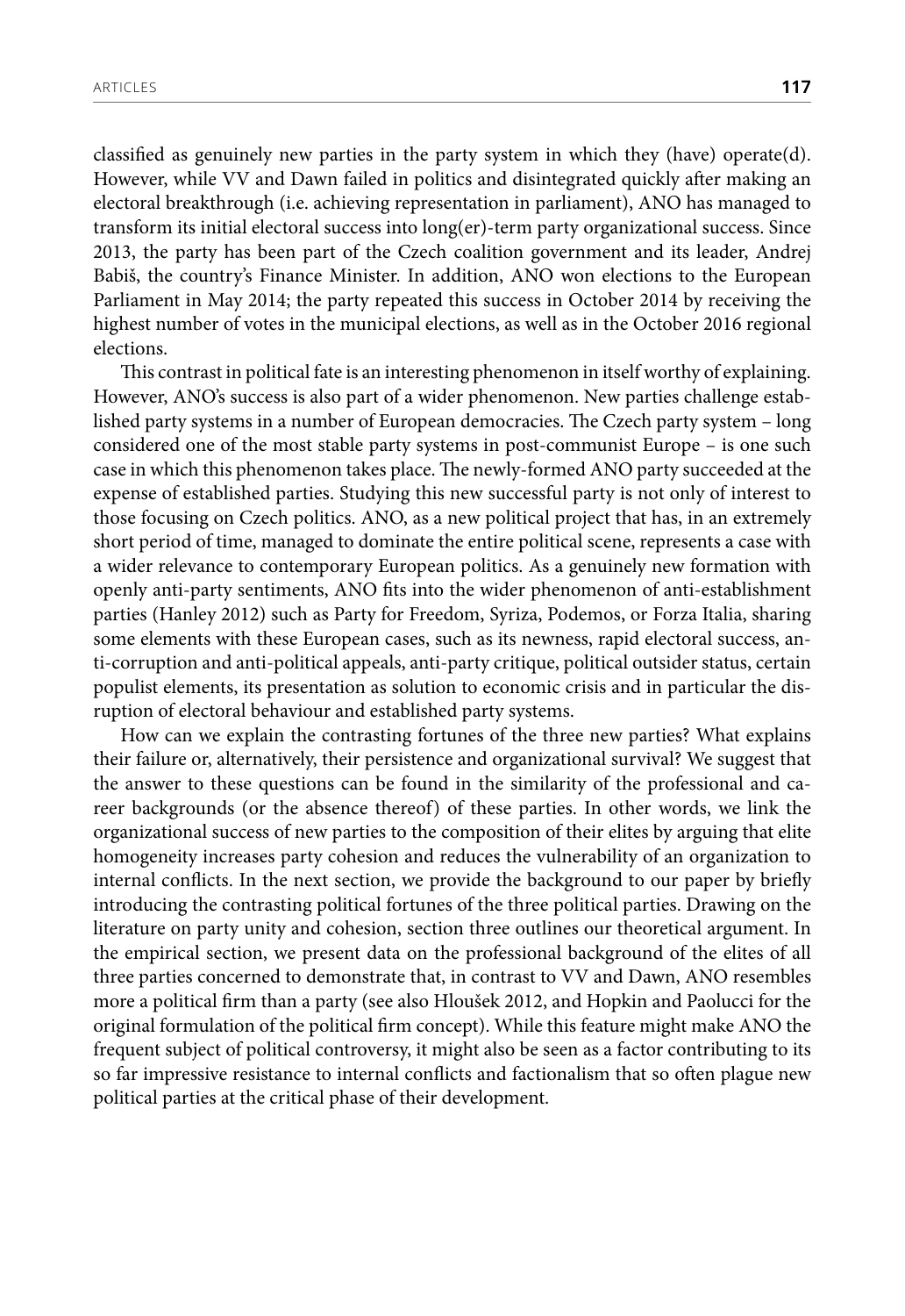# **2. Czech Party System and Its Three Newcomers**

The creation of new parties is a recent phenomenon in Czech party system. Scholars have referred to the Czech party system as closed, stable, and institutionalized (Cabada et al. 2014; Kopecký 2007; Berglund, Dellenbrant 1991), well-established with high level of programmatic crystallization (Kitschelt et al. 1999) and robust, and not fragmented into many parties (Hanley 2008; Lewis 2000). This makes the Czech case rather unique in the post-communist environment. In the last quarter of a century, the Czech party system has been marked by the dominance of four major political parties who have had constant parliamentary presence. In addition to these four parties – Civic Democrats (ODS), Social Democrats (ČSSD), Christian Democrats (KDU-ČSL) and Communists (KSČM), one can see a prevailing pattern of the emergence of new parties. Table 1 illustrates two trends. The first is the shrinking electoral support for the four main established political parties, at the expense of new parties and, second, the occurrence of a phenomenon referred to as flash parties (Hanley 2008). These are parties that gain parliamentary representation, but manage to be present for one term only because of organizational disintegration. As can be seen from Table 1, this has affected nearly all new parties, with the exception of ANO.<sup>1</sup> Indeed, from the three parties that we study in this paper, VV and Dawn disintegrated, while ANO has so far proven to be organizationally stable. Unlike ANO, Public Affairs and Dawn of

| Table 1: Electoral results (Chamber of Deputies) since 1989 |                            |           |           |           |           |           |           |           |
|-------------------------------------------------------------|----------------------------|-----------|-----------|-----------|-----------|-----------|-----------|-----------|
| <b>Election years</b>                                       |                            | 1992      | 1994      | 1998      | 2002      | 2006      | 2010      | 2013      |
| <b>Results</b>                                              |                            | Votes (%) | Votes (%) | Votes (%) | Votes (%) | Votes (%) | Votes (%) | Votes (%) |
|                                                             | ČSSD                       | 6.5       | 26.4      | 32.3      | 30.2      | 32.3      | 22        | 20.5      |
|                                                             | <b>ODS</b>                 | 29.7      | 29.6      | 27.7      | 24.5      | 35.4      | 20.2      | 7.7       |
|                                                             | KDU-ČSL                    | 6.3       | 8         | 9         | 14.3      | 7.2       | $***$     | 6.8       |
|                                                             | KSČM                       | 14.1      | 10.3      | 11        | 18.5      | 12.8      | 11.3      | 15        |
| parties                                                     | <b>Established parties</b> | 56.6      | 74.3      | 80        | 87.5      | 87.7      | 53.5      | 50        |
|                                                             | <b>US</b>                  | $\star$   | $\star$   | 8.6       | $\star$   | $***$     | $\star$   | $\star$   |
|                                                             | <b>ODA</b>                 | 5.9       | 6.4       | $\star$   | $***$     | $\star$   | $\star$   | $\star$   |
| Main political                                              | SPR-RSC                    | 5.9       | 8.1       | $**$      | $\star$   | $\star$   | $\star$   | $\star$   |
|                                                             | <b>SZ</b>                  | $\star$   | $\star$   | $***$     | $***$     | 6.3       | $***$     | $***$     |
|                                                             | TOP <sub>09</sub>          | *         | $\star$   | $\star$   | $\star$   | $\star$   | 16.7      | 12        |
|                                                             | <b>VV</b>                  | $\star$   | $\star$   | $\star$   | $\star$   | $\star$   | 10.9      | $\star$   |
|                                                             | ÚSVIT                      | $\star$   | $\star$   | $\star$   | $\star$   | $\star$   | $\star$   | 6.9       |
|                                                             | ANO                        | *         | $\star$   | $\star$   | $^\star$  | $\star$   | $\star$   | 18.7      |
|                                                             | * did not contest          |           |           |           |           |           |           |           |

\*\* did not receive electoral support over 5 per cent of the electoral threshold.

*Source: Statistical data in table derived from volby.cz.*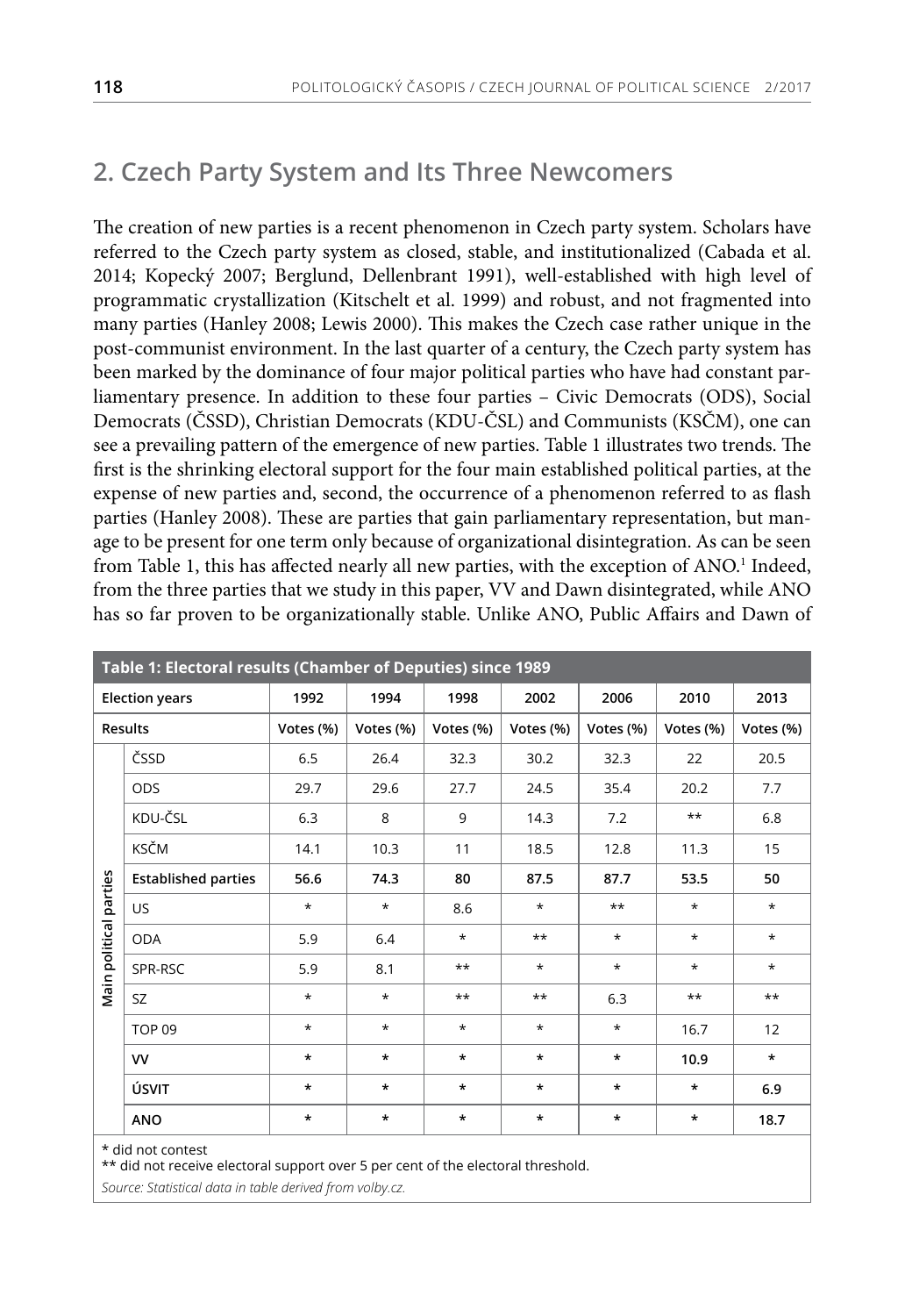Direct Democracy became victims of internal conflicts triggered by political scandals. In contrast to VV and Dawn, ANO managed to transform its initial electoral success into a longer-term party organizational success. It has so far been immune to such scandals.

The Table 2 illustrates when the individual parties got into high politics, what representation they attained and when they fell apart. Starting with VV, it was the relationships between party elites that were the core of its problems. VV started as a local party in Prague and got into high politics in 2010, but its success did not last even a year. VV's crisis started when the deputy leader of VV and three other MPs accused Vít Bárta (VV MP and leader) of giving them bribes on regular basis in exchange for loyalty and secrecy in relation to party financing (Česká televize 2014a; Strafeldová 2011; ČTK 2011a). Bárta's attempt to control the party elites in promoting party loyalty and cohesiveness produced exactly the opposite outcome. Although all the 'troublemakers' were subsequently expelled from the party and Bárta was not found guilty of bribery (Ihned.cz 2012a), this scandal deeply divided what was left of the parliamentary party of VV (Česká televize 2014a). In the meantime, Karolína Peake, together with seven other VV MPs, formed a new political party, LIDEM (Ihned.cz 2012b). The VV de facto disappeared from the political system. Quite paradoxically, a party whose image was based on anti-corruption disintegrated due to internal corruption (Leschtina 2012). The corruption case of Škárka and Bárta marked the beginning of VV's end, because this public scandal demoralised and destabilised the party (Eurozprávy.cz 2011), which quickly splintered into smaller groups of MPs struggling to gain control over what was left of the party (Slonková et al. 2011).

| Table 2: Fortunes of VV, Dawn and ANO                          |       |      |            |  |
|----------------------------------------------------------------|-------|------|------------|--|
| Party-related events                                           | vv    | Dawn | <b>ANO</b> |  |
| Electoral breakthrough                                         | 2010  | 2013 | 2013       |  |
| Vote %                                                         | 10.80 | 6.88 | 18.65      |  |
| Number of MPs attained                                         | 25    | 14   | 47         |  |
| Scandal & disintegration<br>April 2011<br>January 2015<br>none |       |      |            |  |
| Source: electoral results from www.volby.cz.                   |       |      |            |  |

The case of Dawn is also illustrative, even though a comparison with both VV and ANO is somewhat more problematic. Dawn was a very small party of only nine members which had neither a nationwide organization nor even an intention to build one. The party fell apart within two years after an electoral breakthrough in the last parliamentary election. Its fall was triggered by elites' disagreements over party financing, decision-making structures, and membership recruitment strategies (see Holotová 2015). The party leader's authoritative approach to decision-making over the openness of Dawn to new members, together with the fact that the party ran out of finances from public subsidies, led to the internal conflicts between Dawn's elites that led to a coup within the leadership structure (see Kopecký 2015; Stuchlíková, Nová 2015; Ihned.cz 2015). The internal party coup was triggered in January 2015 when Marek Černoch was elected leader of Dawn's MPs' club; this election started the division within the party (Brožová 2011; Učňová 2015). Shortly afterwards, ten of Dawn's MPs (out of 14) led by Černoch announced their intentions to form a new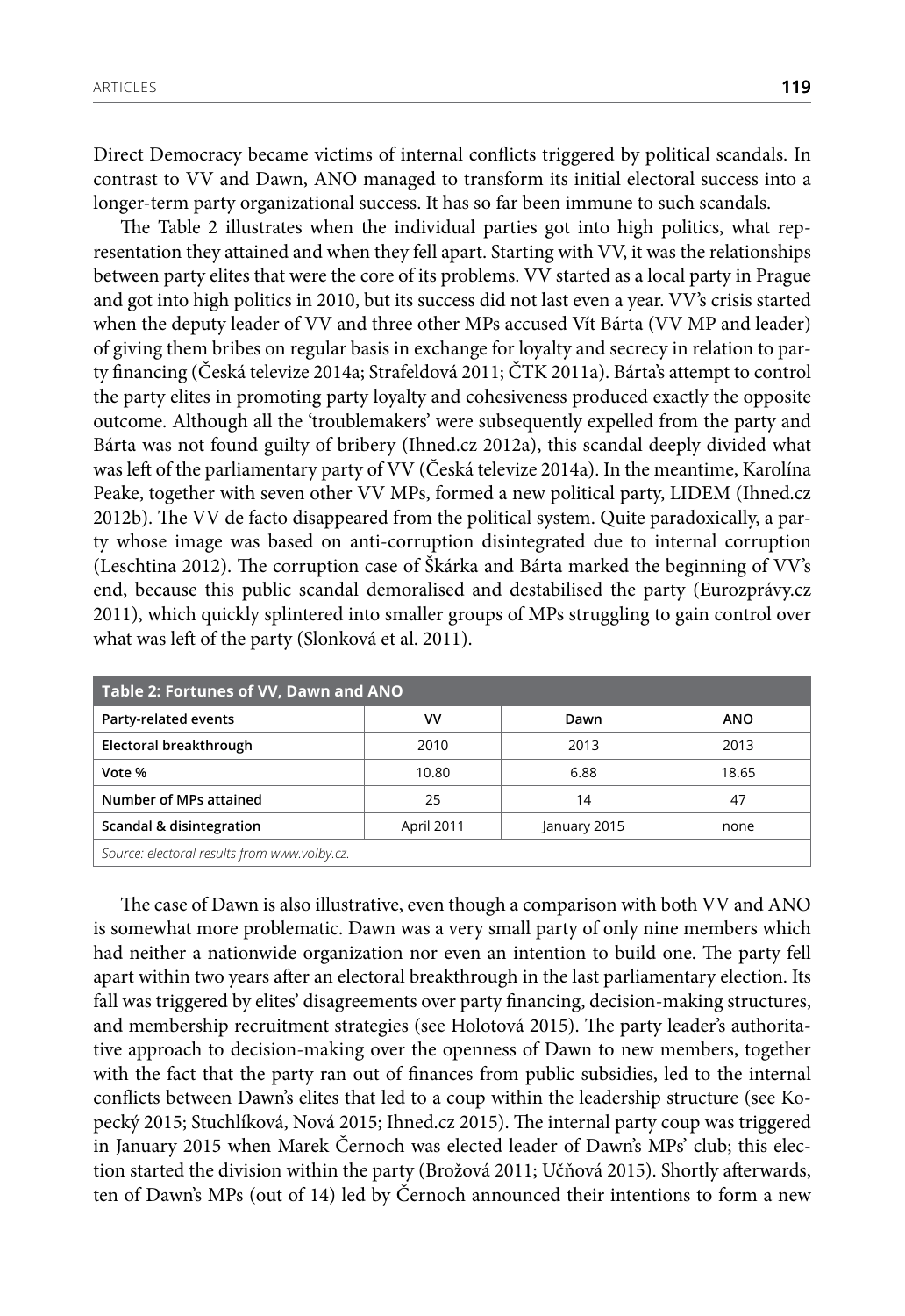political party called Dawn – National Coalition, independent of the leader of the original Dawn, Tomio Okamura (ČTK 2015a). Following this coup, two other MPs left what was then left from the original Dawn, and Okamura was compelled to form a new party called Freedom and Direct Democracy (ČTK 2015a). Okamura was blamed by the majority of Dawn's MPs for being authoritative (Eurozprávy.cz 2011).

While the scandals that took place in VV and Dawn had transformed into internal party conflicts that later led to their disintegration, in the case of ANO, which has also been confronted with scandals, these did not translate into conflicts within the party that would have endangered its organizational success. It could be argued that, unlike VV and Dawn, ANO has not yet been faced with scandals or crises of the scale that would be critical to its organizational survival and that would directly endanger its stability and position on the political scene. Nevertheless, several testing events related to ANO's involvement in high politics, such as the replacement of ministers, or alleged misuse of European Union Funds for building of the Stork's Nest Farm conference centre and pet zoo (Farma Čapí hnízdo in Czech) by the party leader, provide some evidence of the organizational resilience of the party.

Firstly, most of the previous personnel changes in ANO ministries reflected the ministers' personal scandals (ČTK 2011b), their incompetence or their own decisions to leave the post (Česká televize 2014b). However, the case of the replacement of Minister of Justice Helena Válková in March 2015 by ANO differs from this past practice. Válková was compelled to leave her post on short notice based on a party leadership decision; she was also instructed by the party to inform the public this was her own decision (ČTK 2015c). According to ANO's leadership, Válková was an expert in her field, but did not have the necessary managerial skills to run her resort (Lidovky 2015; Trachtová 2015; IDNES.cz 2015; ČTK 2015c; Česká televize 2015). Válková's case thus signalled that, although her replacement was highly controversial, nobody from the ANO leadership voiced any concerns over the fact that she was forced to step down; it also signalled that the support of the party leader is the most crucial asset when building a career within ANO and that everyone, even ministers, are faced with the necessity to obey instructions from the leadership.

The alleged misuse of European Union funding by a party leader was the second test to date of ANO's stability. This allegation of fraud became publicly known at the beginning of 2016 and centred on EU grant money used to fund ANO leader Andrej Babiš's conference centre, Stork's Nest Farm. Babiš was under investigation by both the Czech police and by The European Anti-Fraud Office for intentionally securing a grant intended for small and medium-sized firms (Neurope.eu 2016) for which his corporation was not eligible (Holub 2016) by applying under an anonymous stock shareholding. As hard as it is to believe, this serious accusation did not have any actual negative impact on ANO. Interestingly, at a special Czech parliament meeting in which Babiš was to provide a sufficient and full explanation, all ANO's MPs applauded him once he finished his speech, demonstrating party unity and support (Novinky.cz 2016).

This reaction is very different to that of VV and Dawn to the crises that occurred in their parliamentary parties. While in these two parties the scandals immediately transformed into splits and internal conflicts that endangered their organizational stability, in ANO this scandal did not lead to the creation of internal opposition or factions oriented against the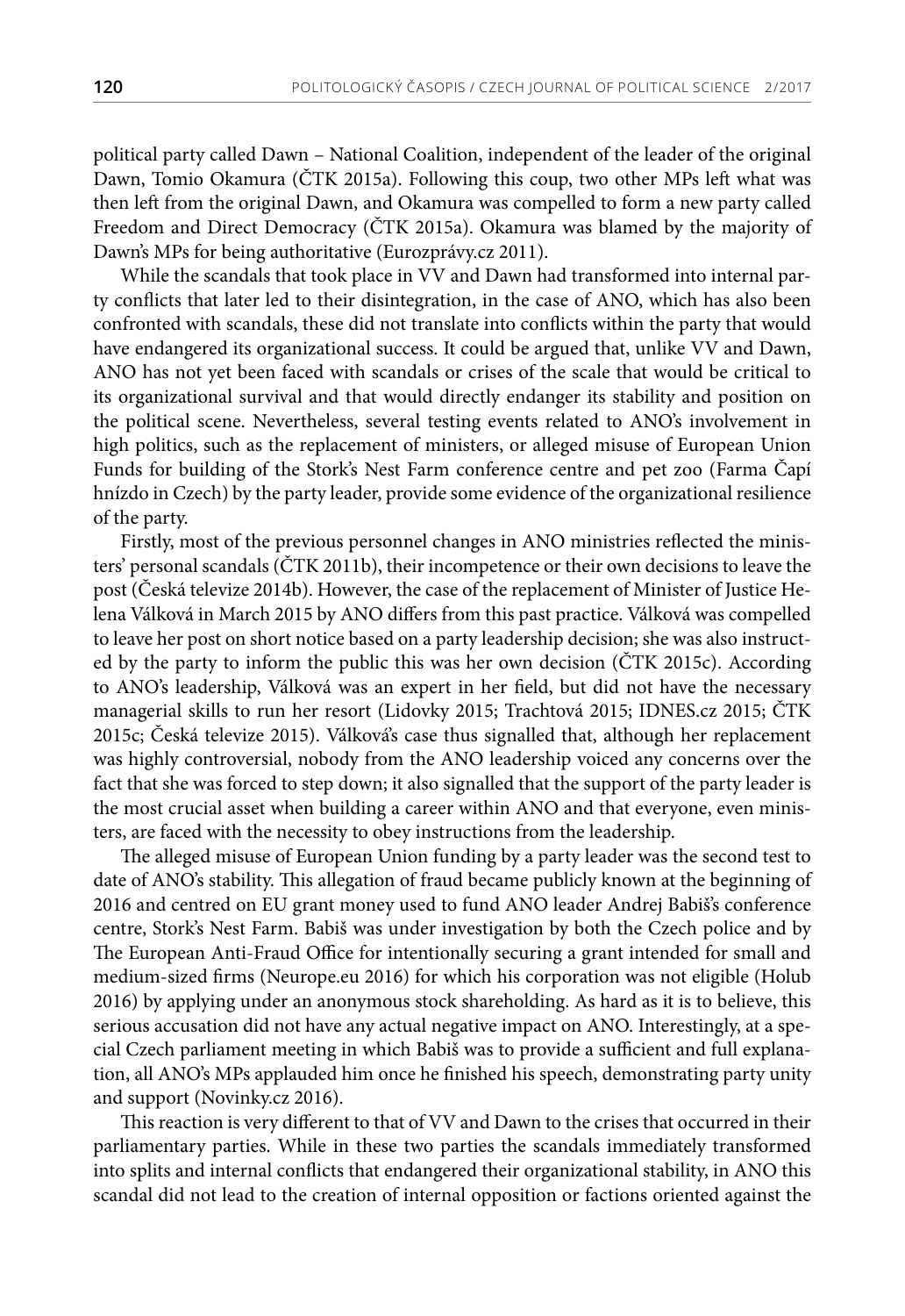party leader. Such loyalty within the party has been demonstrated in other circumstances, for instance during the party congress leader's vote, when Babiš received one hundred percent of the votes (ALDE 2015) or when ANO's MP club dressed in same clothes in order to support Babiš's new crucial tax policy draft for electronic record of sales (ČTK 2015d; Novinky.cz 2015). The above examples clearly illustrate that unlike in VV and Dawn, in ANO, scandals have not so far endangered its stability.

# **3. Party Cohesion and Elite Professional Background**

As the above cursory overview of the internal conflicts within some of the new Czech parties demonstrates, political parties are not unitary actors. Indeed, some scholars refer to parties as 'self-evidently collective entities not sharing a single brain' (Giannetti, Laver 2005), 'loose confederations of sub-parties' (Suthanintr 1985) or 'miniature political systems made up of rival party sub-units competing for political and decision-making power' (Sartori 1976: 71). Or, as Boucek observes, political parties are not monolithic structures but rather 'collective entities in which competition, divided opinions and dissent create internal pressures. In turn, these pressures often trigger the formation of factions that render the unitary actor assumption highly questionable' (Boucek 2009: 455–456). The problem of factionalism and disunity is especially pertinent to newly formed and newly governing parties, and this is the case for each of the three studied parties. As Deschouwer (2008) argues, for new parties that are organizationally young, 'moving from principled opposition to coalition potential, and then from this potential to being in power, creates a number of pressures, some of which can be fatal to new parties' organizational longevity. These pressures include the need to hold the party together, to communicate and coordinate between the central party organization and the party in public office, and to manage internal conflicts and relations within the organization as well as with coalition partners (Deschouwer 2008: 7).

At the same time, party unity (or the lack of it) quite likely also matters for the newly created parties. Political parties that show unity are more likely to be seen as legitimate by the electorate which, in turn, positively impacts their electoral performance. Party unity translates into a more attractive public image and better electoral chances and is thus an extremely important factor influencing parties' fortunes in politics. At the same time, party unity is also crucial for a party's organizational survival, as even electorally very successful parties can split due to internal party conflicts. Indeed, organizational longevity – the persistence and stability of party organization associated with the absence of internal factions – is generally considered one of the key indicators of individual party and party system performance (Tavits 2013; Tavits, Letki 2014).

How exactly is party unity achieved? In general, party unity is the result of two processes. The first of these processes is the application of *party discipline*; the second is commonly referred to as *party cohesion* (see e.g. Andeweg, Thomassen 2010). The process of party discipline achieves party unity by the use or threat of sanctions, for example the leadership 'whipping' the party MPs by threatening their re-nomination. The use of such sticks or disciplinary measures need not be limited to MPs and parliamentary parties but can be applied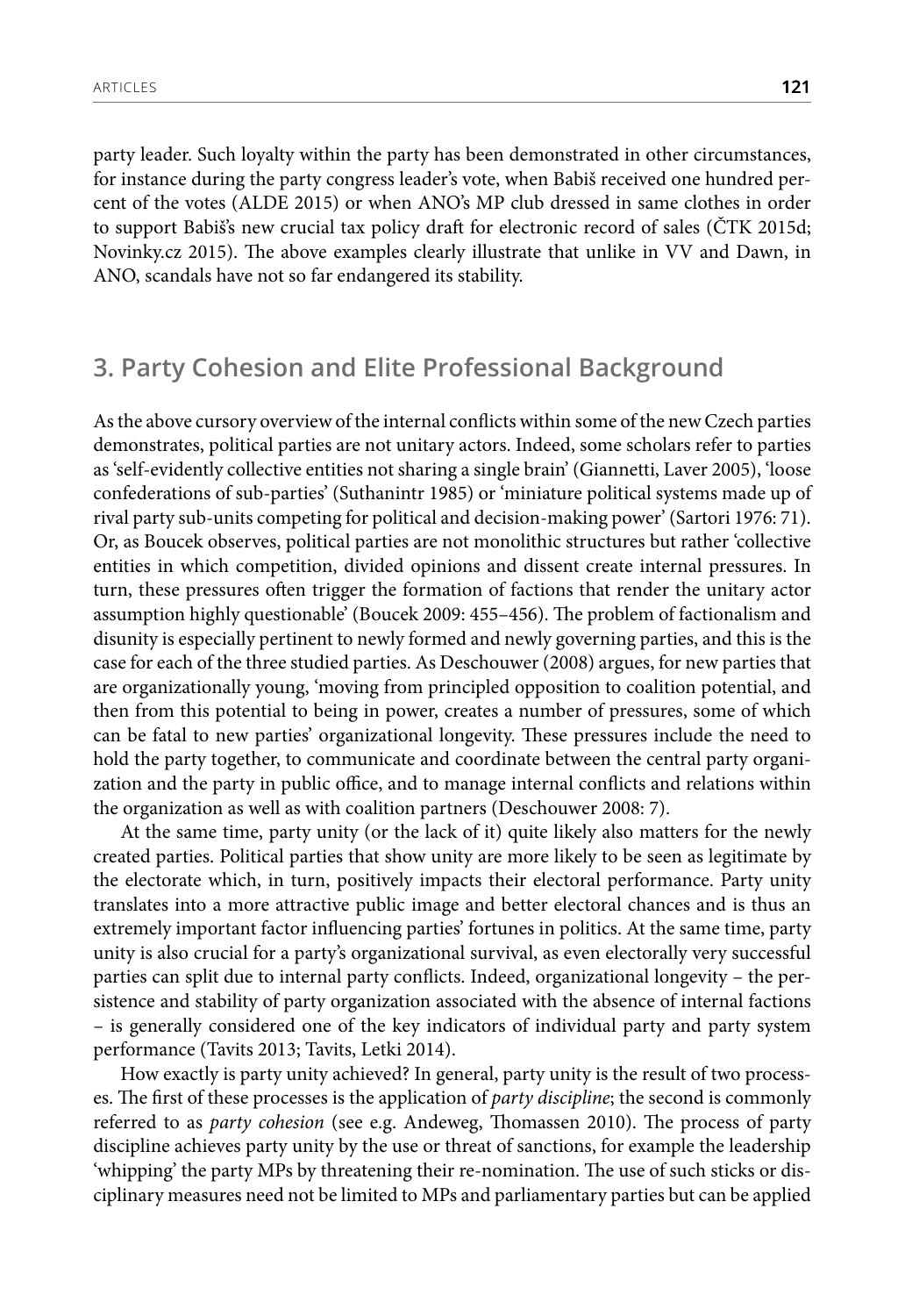to other party subunits, for example by the party executive bodies threatening dissolution of local chapters. The exact opposite of various sticks are of course carrots – an offer of various selective incentives (Panebianco 1988), for example party patronage and other perks of the office that are aimed at achieving party unity. When party unity is achieved by *party cohesion*, it refers to a host of processes by which the party elite and party members come to share political attitudes and policy preferences, resulting in a high degree of their ideological homogeneity. In contrast to party discipline, where party unity is to a large degree enforced and manufactured by party leadership, party cohesion stems from commonly shared collective identities, based for example on the social and career backgrounds of party elites and members.

Empirically, the two processes can often be observed simultaneously in the internal life of political parties. The European communist parties, for example, were known for a high degree of both party discipline and party cohesion among their party elites and party members. Organizational troubles, especially typical for political parties that are organizationally young and immature, usually emerge when disciplinary and other punitive measures are used to try to create party unity in the absence of party elites' and/or members' shared political attitudes. For example, as Kopecký (2000) showed in his analysis of new Czech parliamentary elites in the early 1990s, the enforcement of party discipline as a means to achieve high party unity had limited effectiveness usually led to party fragmentation (see also Heidar, Koole 2000). Ideally, the best way to avoid internal party conflicts is to forge common collective and ideological identities, especially among the party elites who are bestowed with the task of initially building and later routinizing and stabilizing the emerging party organization. Indeed, like a large number of scholars before us, in this paper we link party unity with the party elites' homogeneity of their social backgrounds, and their career patterns in particular (e.g. Andeweg, Thomassen 2010; Eldersveld 1964; Suthanintr 1985; Namenwirth, Lasswell 1970; Searing 1971; Edinger, Searing 1967; Farazmand 1999; Siavelis, Morgenstern 2008; Kim, Patterson 1988; Eldersveld, Siemienska 1989; Putnam 1973; Higley, Moore 1981; Higley et al. 1991; Wellhofer 1974; Janowitzet al. 1956; Lazer 2011; Lodge 1993; Mills 1956; Knoke 1993).

In theory, the extent of elite cohesion is dependent on a number of different social background factors of politicians, such as educational attainment, occupational past and social origins. In this article we focus chiefly on two conceptually distinct but empirically related variables: *common occupational backgrounds*, and *common professional links*. Common occupational backgrounds facilitate ties between political leadership by creating 'shared dominant values forging allied elite-elite relationships' (Suthanintr 1985: 26). Indeed, as Edinger and Searing (1967) show, political elites with common previous occupational backgrounds form 'social circles' whose members, having similar occupational socialization experiences, hold similar political attitudes (see also Mill 1956; Lodge 1993; Farazmand 1999). Such social circle members' common social background obtained from their professional and educational past, positively influences attitudinal consensus – i.e. the degree to which leaders share views on specific public policies and broad ideological orientations (Moore 1979: 674). This, in turn, affects party cohesion. In the absence of common occupational backgrounds, as Searing (1971) argues, members of different professions are more likely to be attitudinally divergent from one another and thus the agreement among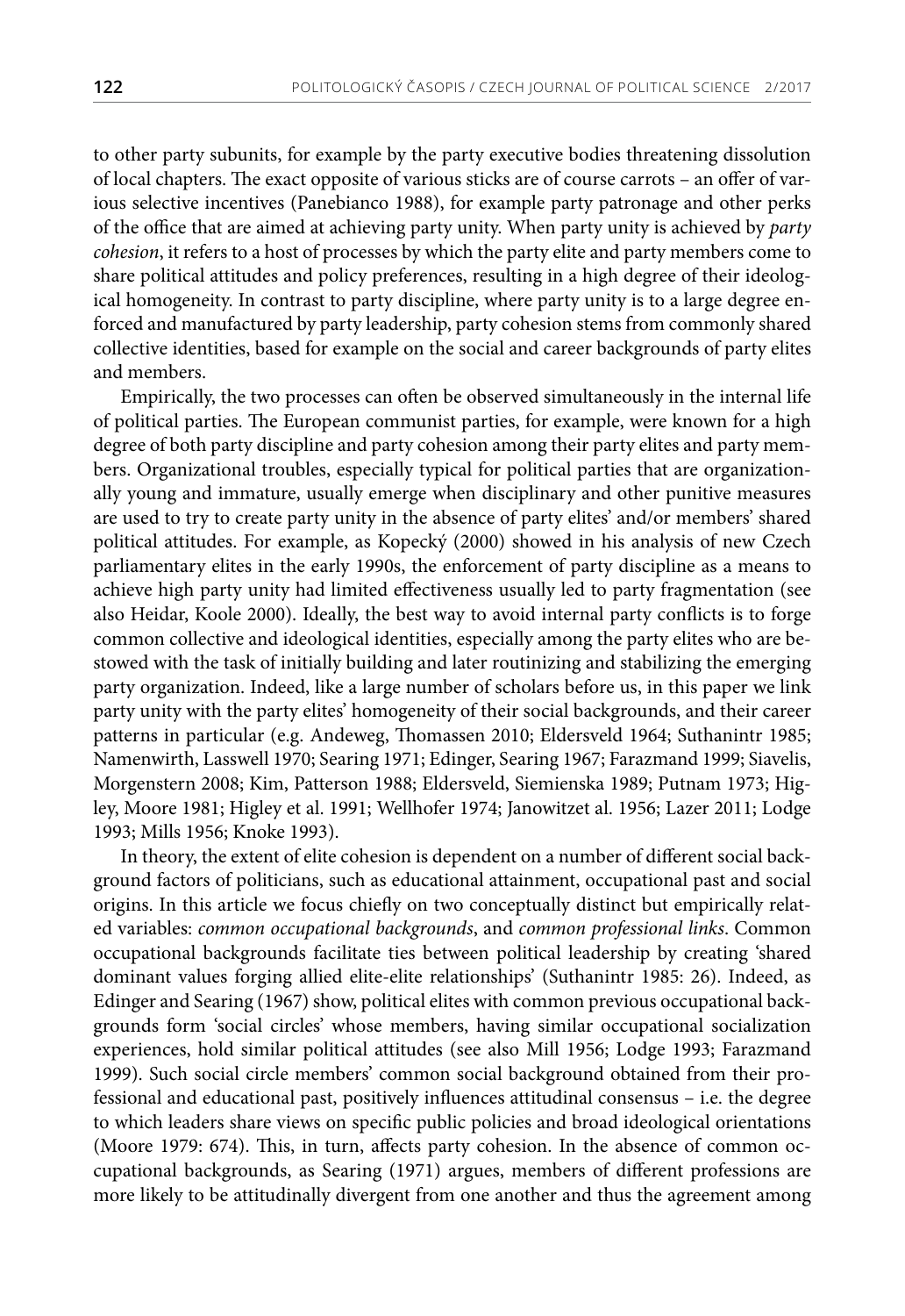elites on the major values, which is essential for effective operation of parties, is harder to achieve.

Regarding the latter, common professional links refers to the existence or absence of shared experience within a particular type of organization, for example: university, company, ministry or political movement. When party elites display high levels of shared professional links, they have usually worked within the same organization in the past, albeit perhaps in very different occupational roles. In theory, the highest levels of party cohesion are likely to be obtained when both the occupational background and professional links of party elites concur. Indeed, some scholars studying elite cohesion refer to such a situation as a dual hierarchy within a party organization (e.g. Janowitz et al. 1956; Siavelis, Morgenstern 2008): when party elites not only belong to the same occupation, but also have common professional links outside of the political party, they are likely to form an informal network within the party structure that is similar to friendship. Janowitz et al. (1956), studying career patterns and elite unity, refer to this phenomenon as 'the overlap of affiliations of elite members', where 'elites hold key posts simultaneously and/or successively in many types of organizations, as they can coordinate diverse activities, create an affinity and common sharing of interests' (Janowitz et al. 1956: 36–40). In such situations, we are likely to obtain what Putnam (1973) calls a 'consensually integrated elite', what Wellhofer (1974) refers to as 'communities of fate', and Farazmand (1999) calls 'interlocking networks'.

To conclude, Figure 1 summarizes the basic analytical approach to the question of party unity, outlining key variables and their relationship. Our chief empirical concern in the following is to establish whether ANO, a relatively successful and organizationally stable new political party in the Czech Republic, has a party elite which is more homogeneous in terms of party elite occupational and professional background than the party elites of both Dawn and VV, which have experienced major organizational upheavals and, ultimately, party disintegration despite having initial electoral breakthroughs.

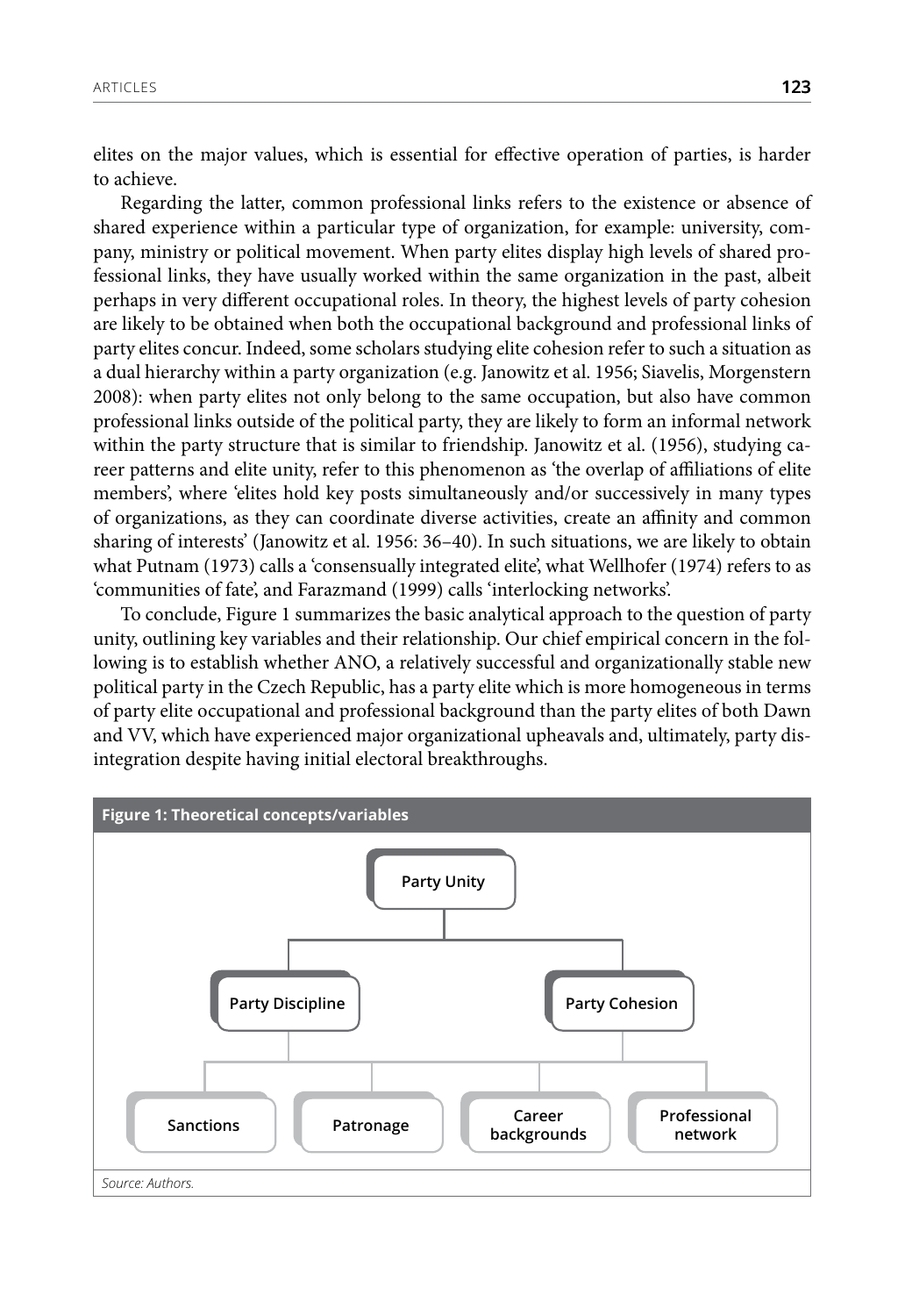## **4. Empirical evidence**

Before we focus on the empirical data analysis itself, it is crucial to define some of the terms we deal with in this paper. Firstly, in terms of the actual party elites, we focus on two different types of elites, differentiating between elites in 'the party in public office' and elites in 'the party in central office' as coined by Katz and Mair (1993). While the former encompasses those party elites elected into parliament and/or government, the latter refers to the national leadership of the party organization, consisting of two frequently overlapping groups of the national executive committee and the central party staff (Katz, Mair 1993). Building on this theory of different faces of party organization, we study the background of ANO's party both in public office and the central office. As a part of the first group, we look at ANO's MPs, ministers and mayors, while in the second group we analyse the backgrounds of party presidium members, leaders of regional organizations and central party staff.

In relation to the elite sample of the other two studied parties, VV and Dawn, we analyse the background of their party in public office, specifically their MPs. In total, we look at the background profiles of ninety-two ANO elites, twenty-five VV elites and fourteen Dawn elites. In terms of the methods used, the background data of elites have been gathered conducting profile research on the Czech parliament website (for party MPs), and on the websites of the respective political parties (for the other party elites). In terms of the studied variables – career patterns and political experience – we treat these empirically in two separate sub-sections below.

#### 4.1 Elite career backgrounds

Table 3 provides evidence related to the career background of elites in the three parties, grouped according to discernible categories (for raw data see Appendix). It shows that 'managers' constitute the single largest category in all three parties, but in the case of ANO, this category accounts for 67% of all elites. It is crucial to note that this managerial category encompasses a number of career roles, such as company directors, individuals in executive positions and entrepreneurs. Thus, for the purposes of this paper, we define managerial background as one that involves people managing others and being solely responsible for overseeing the operation of business enterprises and other private organizations in their leading

| Table 3: Career background of party elites |          |                   |  |  |
|--------------------------------------------|----------|-------------------|--|--|
| Career background                          |          |                   |  |  |
| Party elites                               | managers | other occupations |  |  |
| <b>ANO</b>                                 | 67%      | 33%               |  |  |
| VV                                         | 24 %     | 76 %              |  |  |
| 64 %<br>36 %<br>Dawn                       |          |                   |  |  |
| Source: www.psp.cz, www.anobudelip.cz.     |          |                   |  |  |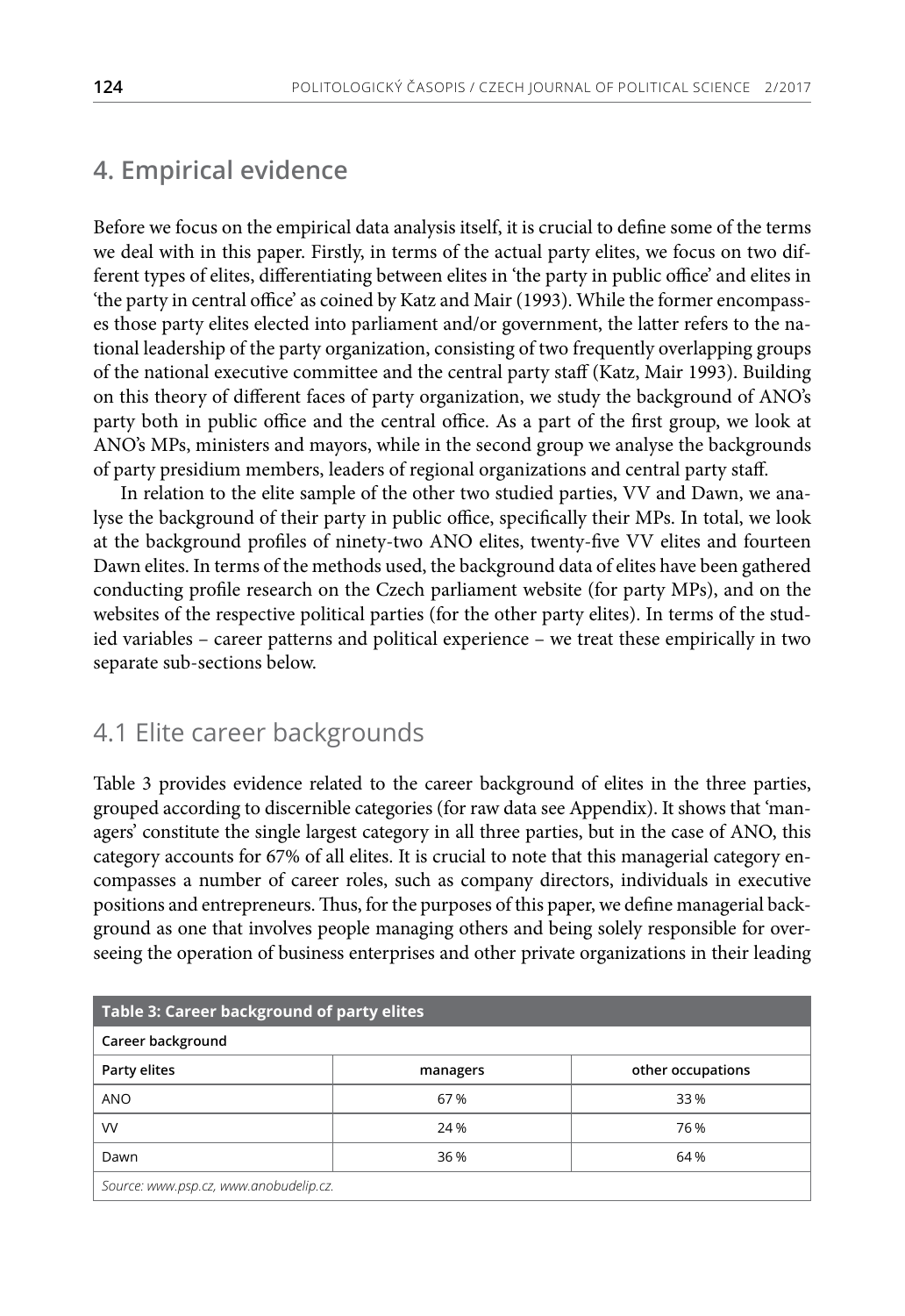positions. In the case of ANO, and in sharp contrast to VV and Dawn, it appears that the party elite largely consists of a group of people with very similar occupational backgrounds.

It should be noted that the elite homogeneity observed above is part of ANO's broader strategy and largely stems from the party's ideological outlook, especially from its views on the state and the role of politicians in it. ANO has extensively relied on the pragmatic, manager-like approach to running public administration, promising to run the state in a manner similar to running private corporations. ANO strongly emphasised this claim in its electoral campaigns, especially in the campaign prior to the 2013 parliamentary elections, in which the party made an electoral breakthrough. In 2013, the party emphasized that it would 'manage the state like a firm', and revisited this idea again in the 2016 regional elections with the slogan 'lead a region like a firm'. This idea, in a nutshell, is based on the premise that people with hands-on managerial experience from the real world, as opposed to the career politicians of established parties with no 'real-life' career achievement, will provide a solution for the malfunctioning state bureaucracy, growing state debt and overall incompetence of established politicians to handle problems. As our data demonstrate, by opening public offices up to individuals with experience running private enterprises, ANO has turned these ideas into practice and created an elite with a comparatively high degree of occupational homogeneity.

It is also noteworthy to mention that such a political strategy is not entirely new in post-communist Czech politics. In the case of the Civic Democrats (ODS), Hadjiisky (2011) talks about an important group of post-normalisation 'technocrats' that formed the ideology and public image of ODS in the 90's which influenced the party heavily in the years to come. ODS elites shared similar attitudes based on their common professional past, educational profiles and social characteristics. In 1995, for example, one third of the party leadership had a technical or economic educational background (Kostelecký, Kroupa 1996). Václav Klaus, the then party leader, co-created the party elite from individuals with similar profiles – competent professionals who knew each other from economic and financial circles. As a result, Hadjiisky (2011: 102) referred to the party as a business enterprise, and Hanley (2004) referred to ODS as a 'tool of technocratic modernisation'. Although later the difference between economists and engineers within the party leadership led to tensions and the struggle for control over the party, in the 90's, the technocratic make-up of the elite and its common ideological profile helped to navigate the party through the important phase of its institutionalization.

To return to the actual data, the highest percentage of elites with a common managerial past (sixty-seven percent) is seen in ANO's elite profile. In terms of ANO party members in public office, twenty-seven out of forty-seven ANO MPs are former managers or entrepreneurs (from various business industries and at different levels of seniority), six out of their seven mayors have managerial career pasts, while four out of six ANO ministers have been previously employed in managerial positions. Furthermore, ANO party members in the central office replicates the same phenomenon of 'manager infiltration' into ANO's party elite structure. Nine out of twelve members of ANO's party presidium have common managerial career backgrounds, while twelve out of fourteen of ANO's regional leaders have managerial career backgrounds. This represents the highest proportion of ANO elites with a common career background out of all elite categories analysed. Four out of six of ANO's employees in the party secretariat have a managerial career past.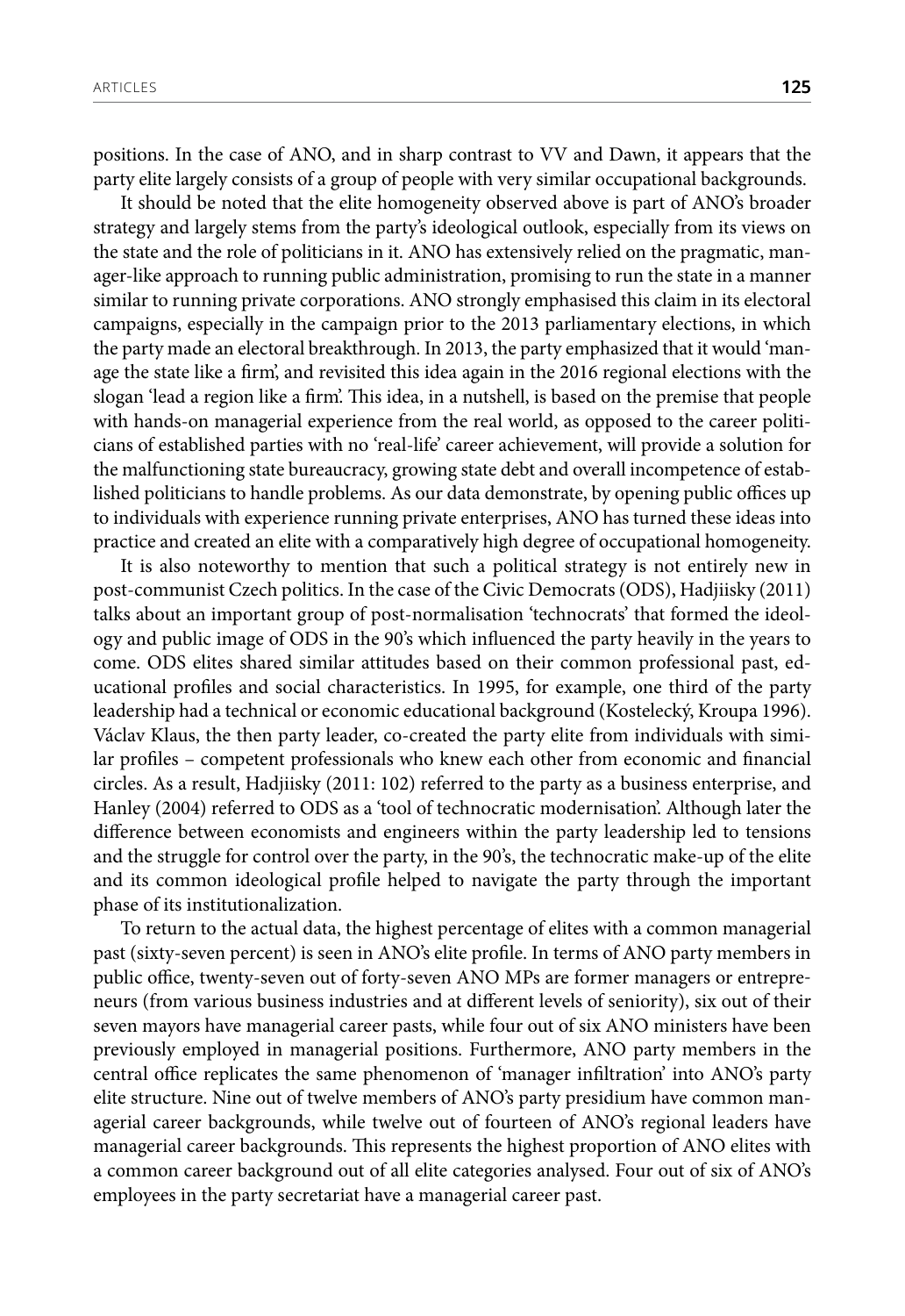As for VV, as demonstrated in Table 3, the party's elite network is not as career-homogeneous as ANO's, and only twenty-four percent of VV elites share a managerial career past. VV MPs held a wide array of other occupations from various fields, ranging from lawyers, teachers, policemen, architects, surgeons and well-known journalists to students or former mayors. In relation to Dawn's elites' career backgrounds, Dawn mirrors VV in this respect. Although Dawn's elite sample saw more managers and entrepreneurs involved – thirty-six percent (five out of fourteen studied MPs), overall, Dawn's elites' backgrounds are also rather heterogeneous, ranging from pilots, teachers, librarians, nurses, hockey players, diplomats to doctors. Indeed, Tables 4 to 11 (in the Appendix), contain detailed data with the specific career background of all studied party elites. They quite clearly indicate that ANO's elites have by far the highest level of common occupational background. In contrast, the composition of VV's and Dawn's elites' career backgrounds displays a far greater degree of occupational heterogeneity, as their elites' career backgrounds included a wide array of professions such as doctors, lawyers, pilots, zoologists, students, nurses, journalists and others.

### 4.2 Professional network

The second variable theoretically contributing to party cohesion, which in turn influences the party unity, is the existence of professional links between party elites. In addition to the existence of a shared career past, professionally linked party elites are said to further contribute to the cohesion of parties, because individuals who have relationships with each other that were formed outside of their party are more likely to hold together and to cooperate in a united manner when party organizations are under pressure. In addition to former careers, we have also studied the potential professional links of VV and Dawn elites. We find that in the case of VV and Dawn, no professional networks existed that could plausibly contribute to these parties' cohesion. The only exceptions are the two VV MPs who were formerly employed at the same security agency (see Tables 4 to 11in appendix for more details). For Dawn, no former professional networks between their elites have been identified in our elite profile data analysis.

In sharp contrast, ANO elites had in the past been appointed to, or currently still hold, a managerial position within the Agrofert business conglomerate of its leader Andrej Babiš. To be specific, seventeen percent of the studied ninety-two elites $^2$  have former or current professional links to Agrofert. The fact that nearly a fifth of ANO's leadership held, or still holds, employment in Babiš's firm(s) means that at least a portion of ANO's elites form a part of an unofficial chain of command within ANO. Babiš, being the party leader, while simultaneously for some of the elites, either a former or current employer, creates a chain of dependence which has an impact on the division of power within the party, on the decision-making process and on the position of the party leader. This is reflected in the way the party operates and alters party elites' relationships, which in turn influences how the party operates, how party elites vote in internal decision-making, and mainly how cohesive and, in turn, united the party is.

In addition, the data from the elite career profiles analysis not only indicates that managers from Babiš's business are embedded in ANO's leadership structure, but that they also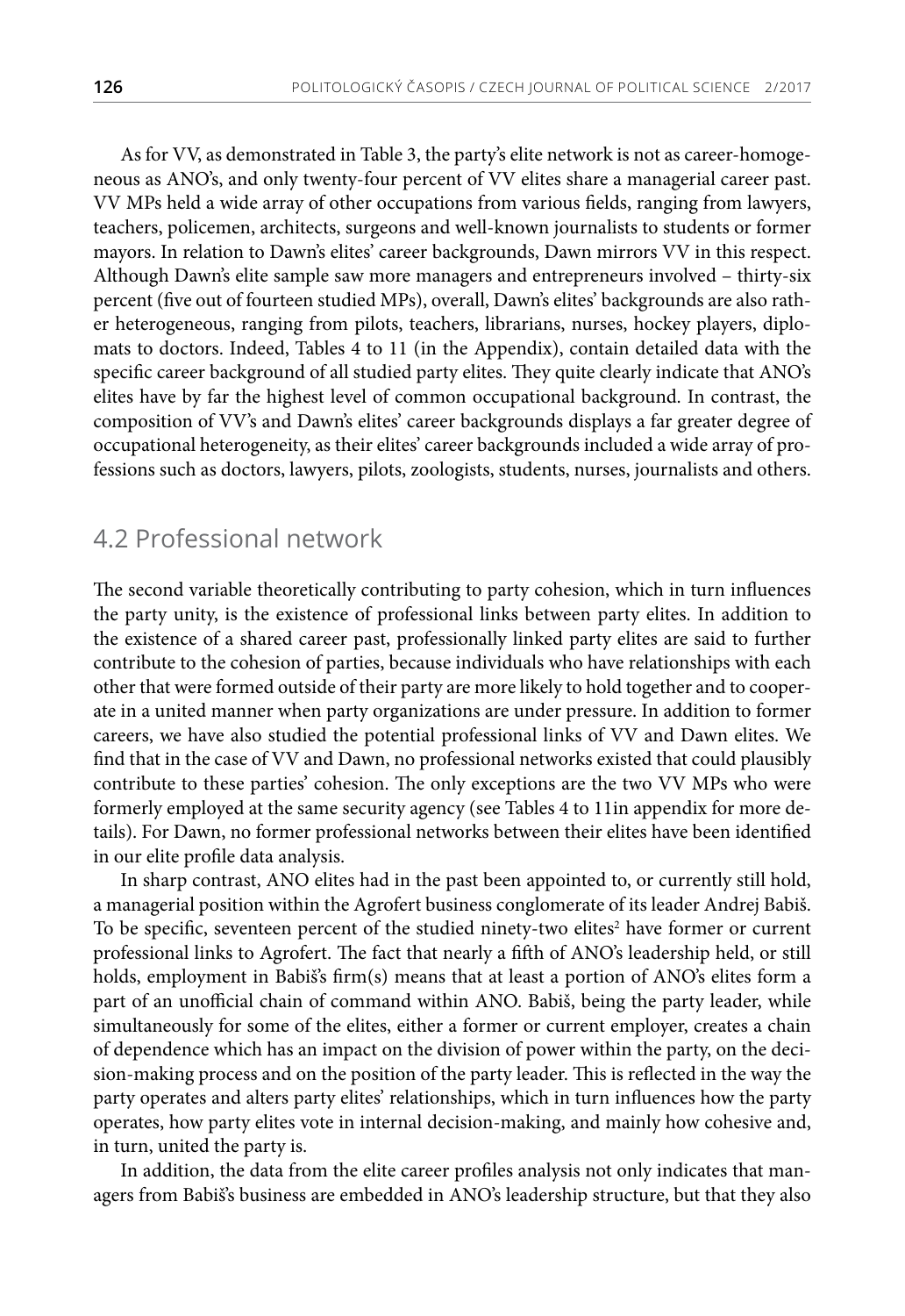occupy crucial party posts that have influence on the functioning of the party. For instance, the post of party communication manager and head-hunter is held by a former Agrofert Human Resources manager who oversees both recruitment and training of new members and candidates for office. Perhaps the most crucial post in relation to party cohesion – the leader of ANO's parliamentary faction/party– is in the hands of a current member of Agrofert's board of directors. The fact that all ANO MPs as well as all new applicants for party membership have to account to the individuals professionally dependent on Agrofert illustrates that the party's unity is indeed closely related to the existence of the professional Agrofert network within ANO that help its elites to keep the party cohesive.

This cohesion is also aided by a very significant overlap of party posts at a different level of the leadership hierarchy. Currently, three members of ANO's party presidium are simultaneously leaders of regional organizations. Moreover, eight members of the party presidium are also members of parliament. In addition, it appears (additional interviews conducted with ANO elites in the fall of 2016) that different levels of party leadership regularly hold meetings to discuss the party agenda and communicate daily via email to keep all individuals in crucial positions informed and updated. Considering all these things together, one could argue that ANO is no longer a party in the classic sense, but more of a political firm. Indeed, some aspects of ANO's operation are similar to political firm parties that have been defined on the basis of their approach to political competition and campaigning or ideology (Hloušek 2012; Hopkin, Paolucci 1999). In particular, the rise of professionalization in campaign management (such as the reliance on marketing experts), the opening of politics to models and practices from the business world, populist ideological catch-all strategies and the critique of the political establishment have been associated with the characteristics of the business-firm parties (Hloušek 2012; Hopkin, Paolucci 1999), and they all also apply to ANO.3

However, there are also some important differences. In contemporary literature on the topic, the concept of political firms, or so-called 'business-firm parties', describes parties founded by political entrepreneurs as instruments of their private interests in politics which are designed to help the political entrepreneur to chiefly gain a preferential position in order to support his business activities (e.g. Klíma 2015). In contrast, ANO seems to be using the corporate network of Agrofert (both in terms of personnel as argued in this paper, but also in terms of marketing and party financing) to support its political activities and not vice-versa. Indeed, we suggest that ANO operates as a political firm mainly because of the personnel 'corporate-party' intersection in its leadership. This overlap in leadership aids party cohesion, and in turn keeps it united and more immune to the pressures and shocks of professional politics, which were organizationally fatal to the other new studied parties. Party cohesion results from the existence of the professional Agrofert network in ANO because the party elites are managers professionally linked to the party leader, which leads to firm-like relationships within the party. In other words, the common professional Agrofert past of ANO's elites who occupy crucial party posts alters the relationships between the party elites and party leader and creates loyal relationships forged by former professional links. ANO's internal relations resemble a firm-like hierarchy and dependencies that result in party cohesion, and this mitigates internal conflicts that could transform into crises with the potential to endanger organizational unity.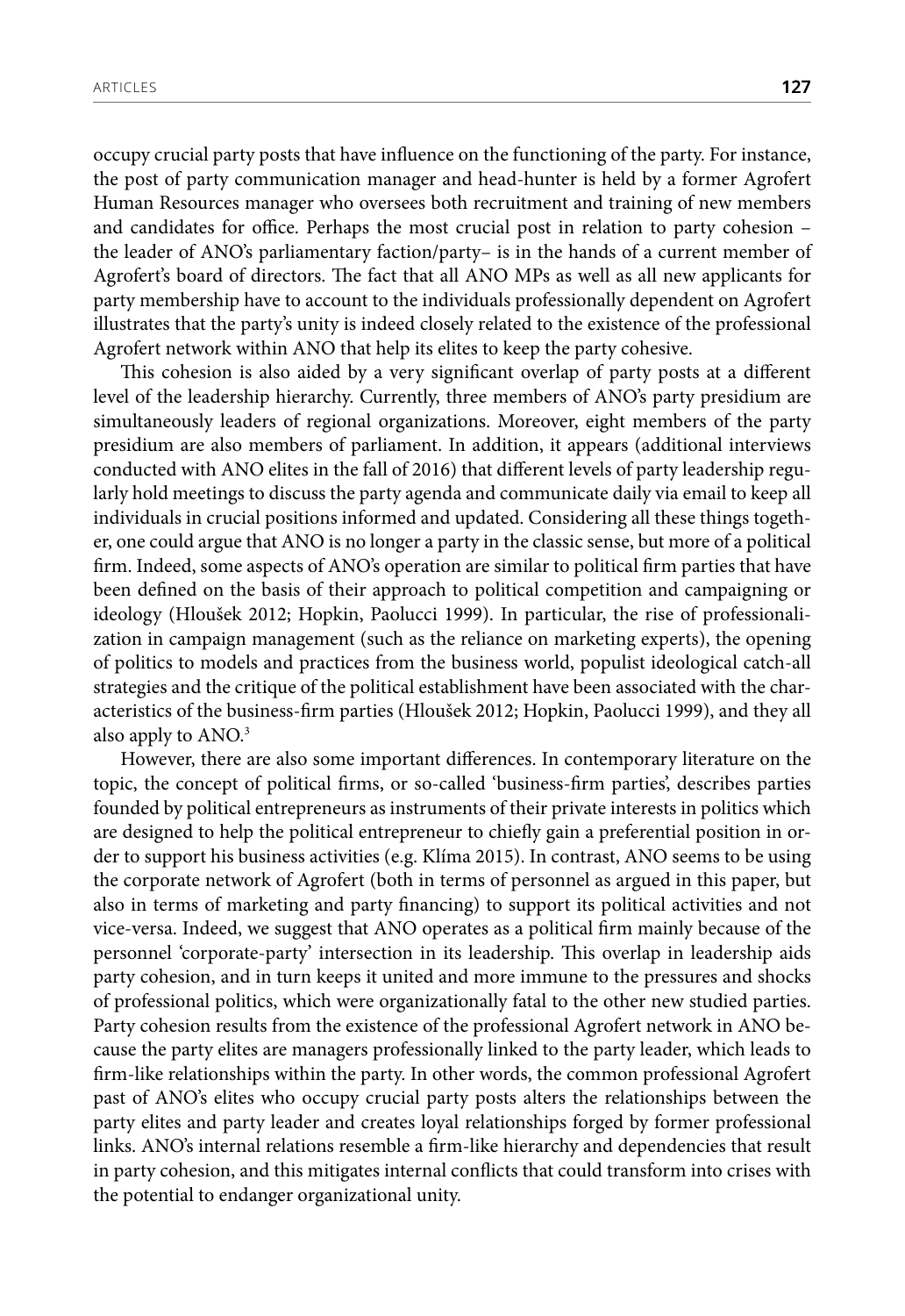# **5. Conclusion**

This paper has attempted to shed light on the political fortunes of three new political parties in the Czech Republic and has tried to find the answer to their somewhat puzzling contrast in organizational stability. We have adopted an approach emphasizing the importance of party cohesion as the chief source of party unity and performed an empirical analysis of party elite occupational backgrounds and professional links in all three parties. Unlike ANO, Public Affairs and Dawn became victims of internal conflicts triggered by bribery and party financing scandals because their party leaderships were not united. It was the lack of common career background and the non-existence of professional networks within VV's and Dawn's elite circles that contributed to the destabilization of their parliamentary parties during periods when pressures were being put on the parties as a result of their corruption crises and struggles over party finances or political power. The fact that these parties recruited and appointed elites with different career backgrounds and with no previous professional links did prove to be fatal to them when the first 'hard times' came, because without the party cohesion, the parties were highly disunited and their elites, instead of acting together as a single entity, split and acted on behalf of themselves or the small factions of MPs that they created. Disagreements between these factions over the actions taken to address the scandals transformed into arguments and quickly escalated into internal party conflicts, which contributed to these parties' disintegration. In contrast to VV and Dawn, ANO managed to transform its initial electoral success into long-term party-organizational success by being immune to such scandals. We suggest that this organizational unity is based, at least partly, on the cohesion of its elite network, in itself the result of career homogeneity and the existence of a professional network within its elite circle.

To be sure, we do not argue that career background and professional networks are the only explanatory factors of new parties' organizational unity and in turn survival. The elites' backgrounds themselves cannot solely explain why new parties survive or disintegrate. Rather, we see them as contributing factors in these processes. ANO's origins within the business network of its leader, and its continuous reliance on various Agrofert resources, are frequently criticized by political observers and ANO's political opponents. However, it is exactly this collusion between a political organization and private business that might make ANO survive a critical phase of its development and become a longer-term part of the Czech party system. We also do not argue that the common background and associated unity of ANO's leadership would prevent the party from disintegrating in the future or indeed that this party will not fall apart at all. As the experience of ODS in the past shows, there are and will be many other factors that might influence the political fortune of ANO, such as the overall the electoral outcomes of its political competitors, the economic situation of the country or indeed the possibility of a sole decision of ANO's leadership to withdraw from politics. All these could be reasons for ending political involvement and for ending what has been hitherto a rather successful and stable new party formation.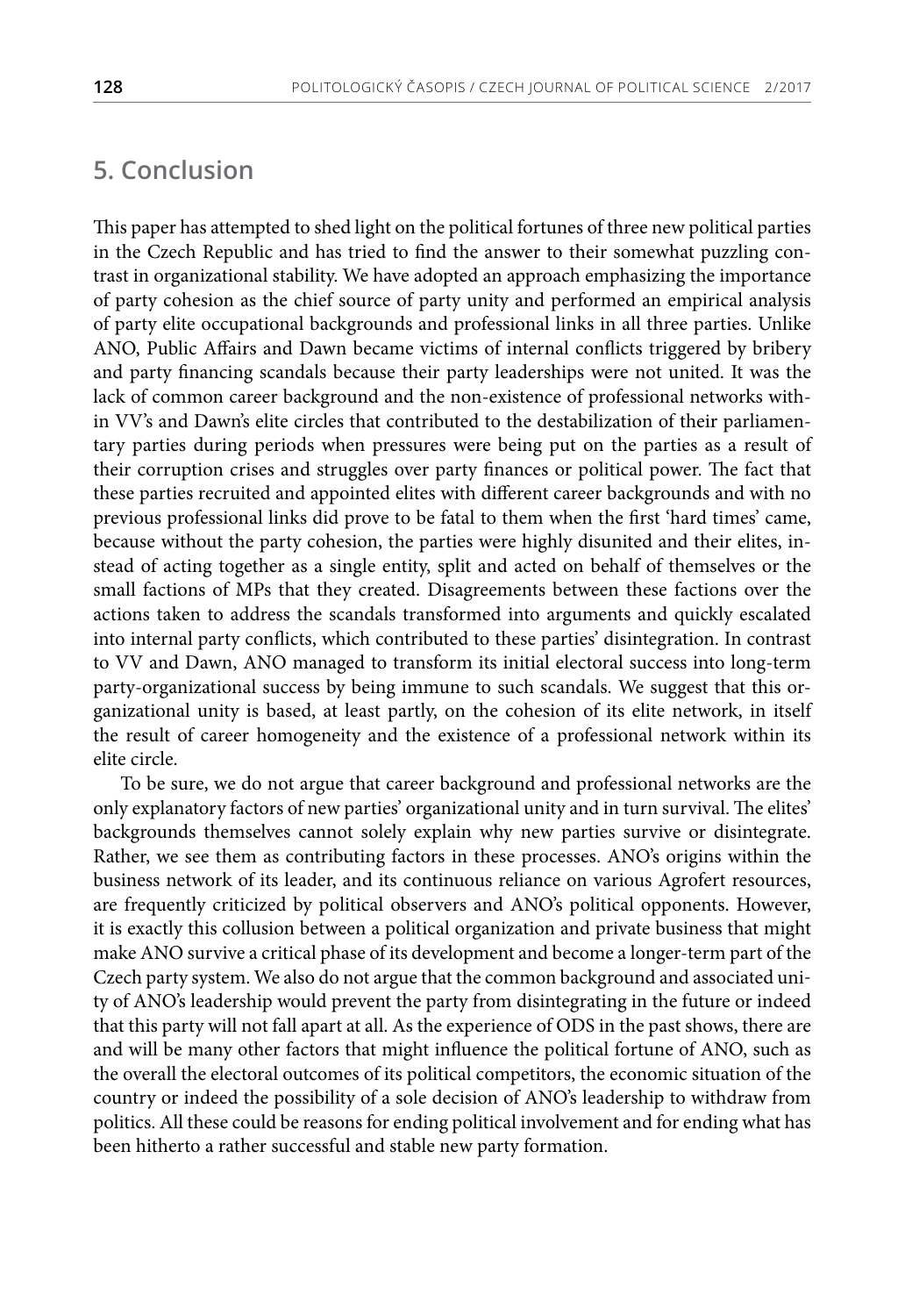#### **Footnotes:**

- 1. TOP 09 might be considered as another exception; however, it is not a genuinely new political subject, as the party was formed as a split of KDU-ČSL by part of its former elites.
- 2. It is crucial to note that a number of individuals replicate in the studied elite sample, as they hold multiple posts in the party, for instance Andrej Babiš is simultaneously MP, minister and a member of party presidium. Thus, the seventeen percent refers more to the number of party posts associated with Agrofert.
- 3. Another similarity, which might also have bearing on the party's cohesion, is the dependence of ANO on the funding from its billionaire leader, which has endowed Babiš with a very strong position within the party.

#### **References:**

- ALDE. 2015. *ANO meet for Congress; re-elect Czech DPM Babiš as leader.* Brussels: ALDE (http://www. aldeparty.eu/en/news/ano-meet-congress-re-elect-czech-dpm-Babiš-leader).
- Andeweg, Rudy and Thomassen, Jacques. 2010. 'Pathways to party unity: Sanction, loyalty, homogeneity and division of labour in the Dutch parliament.' *Party Politics* 17, no. 5, 655–672.
- Berglund, Sten and Dellenbrant, Jan Ake, eds. 1991. *The New Democracies in Eastern Europe: Party Systems and Political Cleavages, Studies of Communism in Transition*. Hants: Edward Elgar Publishing Limited.
- Boucek, Francoise. 2009. 'Rethinking Factionalism: Typologies, Intra-Party Dynamics and Three Faces of Factionalism.' *Party Politics* 15, no. 4, 455–485.
- Brožová, Karolína. 2011. 'Podle politologů se strana Věci Veřejné rozpadne, hrozí destabilizace vlády.' *Naše Peníze*. 4th April 2016 (http://www.nasepenize.cz/podle-politologu-se-strana-veci-verejne-rozpadne-hrozi-destabilizace-vlady-8770).
- Cabada, Ladislav and Hloušek, Vít and Jurek, Petr. 2014. *Party Systems in East Central Europe*. Plymouth: Lexington Books.
- Česká televize. 2014a. 'Kauza Bárty a Škárky je u konce. Bárta uvažuje o vymáhání škody.' *Česká televize*. 24th January 2014 (http://www.ceskatelevize.cz/ct24/domaci/1051740-kauza-barty-a-skarky-je-ukonce-Bárta-uvazuje-o-vymahani-skody).
- Česká televize. 2014b. 'Ministr dopravy Prachař končí, sám nabídl rezignaci.' *Česká televize*. 15th February 2016 (http://www.ceskatelevize.cz/ct24/domaci/1009658-ministr-dopravy-prachar-konci-samnabidl-rezignaci).
- Česká televize. 2015. 'Válková odejít nechtěla, přimělo ji vedení ANO.' *Česká televize* 12th November 2014 (http://www.ceskatelevize.cz/ct24/domaci/1503506-Válková-odejit-nechtela-primelo-ji-vedeni-ano).
- ČTK. 2011a. 'Bárta uznal chybu s půjčkou, dle kritiků porušil zákon.' *Aktuálně*.*cz*. 10th April 2014 (http:// zpravy.aktualne.cz/domaci/Barta-uznal-chybu-s-pujckou-dle-kritiku-porusil-zakon).
- ČTK. 2011b. 'Bárta končí, Nečas zmení vládu.' *Pravda.sk*. 9th April 2011 (http://spravy.pravda.sk/svet/ clanok/238136-Bárta-konci-necas-zmeni-vladu/).
- ČTK. 2015a. 'Konference Úsvitu podpořila vytvoření nové strany. Puč byl dokonán, řekl Okamura.' *Denik.cz*. 24th February 2015 (http://www.denik.cz/z\_domova/konference-ÚSVITu-podporila-vytvoreni-nove-strany-puc-byl-dokonan-rekl-okamura-2.html).
- ČTK. 2015b. 'Babiš o ministryni Válkové: Je to spíše pedagožka, ale nikoliv manažerka.' *Ihned.cz*. 10th February 2015 (http://domaci.ihned.cz/c1-63515370-Andrej-Babiš-Válková-rezignace).
- ČTK. 2015c. 'Byla odejita! Válková: Rezignace nebyla moje svobodné rozhodnutí.' *IDNES.cz*. 16th February 2015 (http://tn.nova.cz/clanek/zprávy/domaci/byla-odejita-Válková-rezignace-nebyla-moje-svobodne-rozhodnuti.html).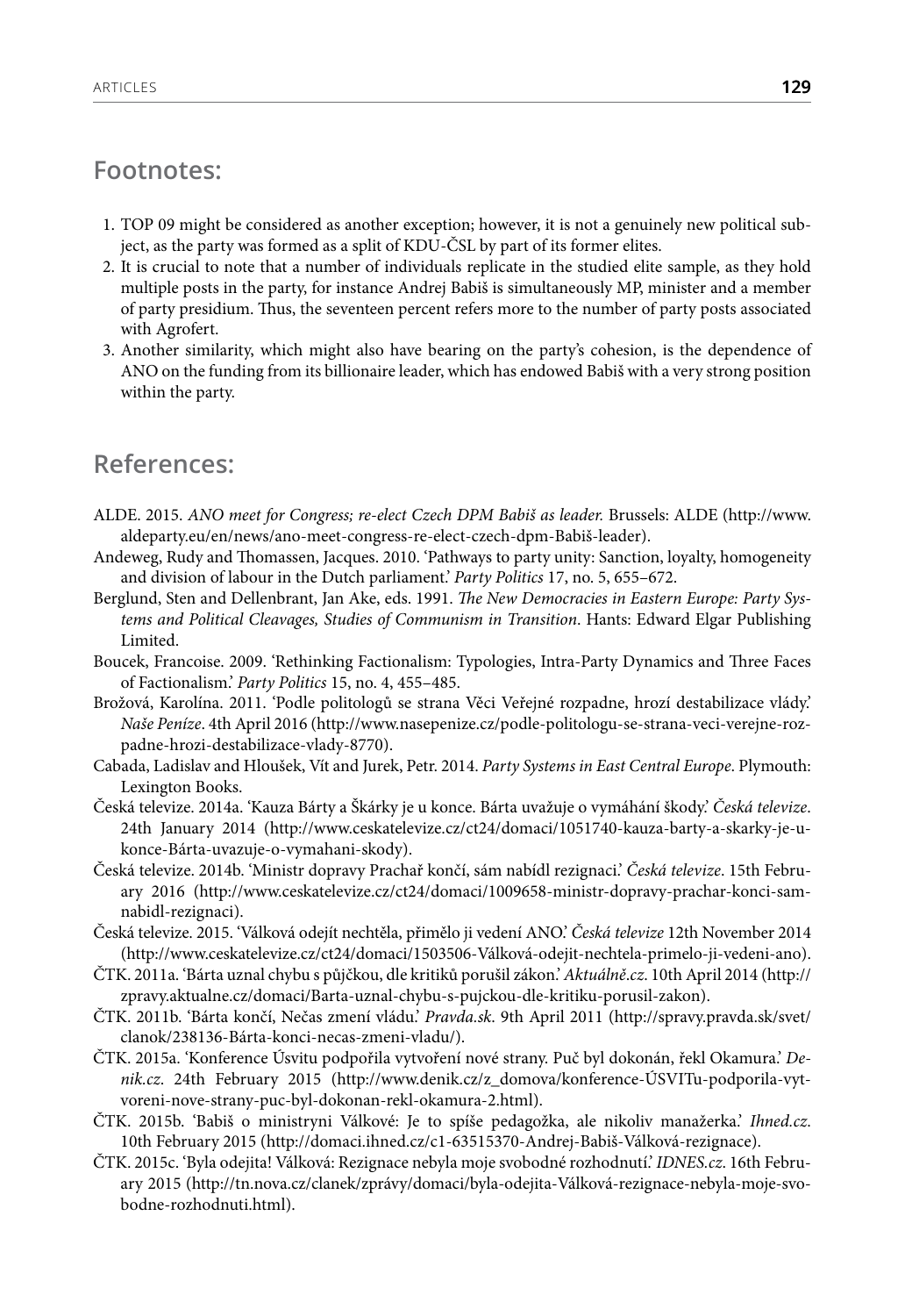- ČTK. 2015d. 'Poslanci si zpestřili jednání Sněmovny vzájemným pošťuchováním.' České noviny *Zpravodajský Server ČTK*. 11th December 2015 (http://www.ceskenoviny.cz/zprávy/poslanci-si-zpestrili-jednani-snemovny-vzajemnym-postuchovanim/1292040).
- [Deschouwer, Kris.](https://cris.cumulus.vub.ac.be/portal/en/persons/kris-deschouwer%28915ce3ad-af0b-4d32-8a76-79aa2a2bd81b%29.html) 2008. 'Comparing newly governing parties.' In: *New parties in government. In power for the first time.* Ed. Kris Deschouwer. London: Routledge, 1–16.
- Edinger, Lewis and Searing, Donald 1967. 'Social Background in Elite Analysis: A Methodological Inquiry.' *The American Political Science Review* 61, no. 2, 428–445.
- Eldersveld, Samuel. 1964. *Political Parties: A Behavioral Analysis.* Chicago: Rand McNally.
- Eldersveld, Samuel and Siemienska, Renata. 1989. 'Elite Conflict Orientations in Polish and US Cities.' *International Political Science Review* 10, no. 4, 309–329.
- Eurozprávy.cz. 2011. 'Rozpad Věcí Věřejných je nevyhnutelný.' *Eurozprávy.cz*. 4th April 2011(http://m. domaci.eurozprávy.cz/politika/25548-rozpad-veci-verejnych-je-nevyhnutelny/).
- Farazmand, Ali. 1999. 'The Elite Question: Toward a Normative Elite Theory of Organization.' *Administration & Society* 31, no. 3, 321–360.
- Giannetti, Daniel and Laver, Michael. 2005. 'Party Cohesion, Party Factions and Legislative Party Discipline in Italy.' *ECPR Joint Sessions.* 14–19 April 2005. Granada, Spain.
- Hadjiisky, Magdaléna. 2011. 'Občanská demokratická strana a prosazení stranickosti v české demokracii devadesátých let.' *Sociologický časopis / Czech SociologicalReview* 47, no. 1, 89–114.
- Hanley, Sean. 2004. 'Blue Velvet: the Rise and Declineofthe New Czech Right.' *Journal of Communist Studies and Transition Politics* 20, no. 3, 28–54.
- Hanley, Sean. 2008. 'Re-stating Party Development in Central and Eastern Europe?' *Sociologický časopis / Czech Sociological Review* 44, no. 6, 1155–1176.
- Hanley, Sean. 2012. 'Dynamics of new party formation in the Czech Republic 1996–2010: looking for the origins of a "political earthquake".' *East European Politics* 28, no. 2, 119–143.
- Heidar, Knut and Koole, Ruud. 2000. 'Introduction: representative democracy and parliamentary party groups.' In: *Parliamentary Party Groups in European Democracies: political parties behind closed doors.* Eds. Knut Heidar and Ruud Koole. London: Routledge, 1–3.
- Higley, John and Moore, Gwen. 1981. 'Elite Integration in the United States and Australia.' *The American Political Science Review* 75, no. 3, 581–597.
- Higley, John and Hoffmann Lange, Ursula and Kadushin, Charles and Moore, Gwen. 1991. 'Elite Integration in Stable Democracies: A Reconsideration.' *European Sociological Review* 7, no. 1, 35–53.
- Hloušek, Vít. 2012. 'Věci Veřejné: politické podnikání strany typu firmy.' *Czech Journal of Political Science* 4, 322–340.
- Holotová, Jiřina. 2015. 'Rozpadá se Úsvit? Kdo koho vlastně podráží a je to vlastně puč?' *Region pod lupou*. 13th February 2015 (http://www.regionpodlupou.cz/3576-rozpada-se-usvit-kdo-koho-vlastnepodrazi-a-je-to-vazne-puc.xhtml).
- Holub, Petr. 2016. 'Čapí hnízdo: Babišovi může hrozit za dotační podvod až 10 let vězení.' *Echo24*. 17th March 2016 (https://echo24.cz/a/wn4wG/capi-hnizdo-Babišovi-muze-hrozit-za-dotacni-podvod-az-10-let-vezeni).
- Hopkin, Jonathan and Paolucci, Caterina. 1999. 'The business firm model of party organization: Cases from Spain and Italy.' *European Journal of Political Research* 35, no. 3, 307–339.
- Ihned.cz. 2012a. 'Účty VV jsou v pořádku, tvrdí protikorupční policie. Praní špinavých peněz nezjistila.' *Ihned.cz*. 14th June 2012 (http://ihned.cz/c1-56147670-ucty-vv-jsou-v-poradku-tvrdi-protikorupcni-policie-prani-spinavych-penez-nezjistila).
- Ihned.cz. 2012b. 'S Peake odchazí z VV i další poslanci. Kolik jich potřebuje pro udržení vlády?' *Ihned.cz*. 17th April 2012 (http://ihned.cz/c1-55470840-s-peake-odchazi-z-vv-i-dalsi-poslanci-kolik-jich-potrebuje-pro-udrzeni-vlady).
- Ihned.cz. 2015. 'Puč byl dokonán, hlásí Okamura*.* Konference Úsvitu podpořila vznik nové strany.' *Ihned.cz*. 24th March 2015 (http://domaci.ihned.cz/c1-63584600-puc-byl-dokonan-hlasi-okamurakonference-ÚSVITu-podporila-vznik-nove-strany).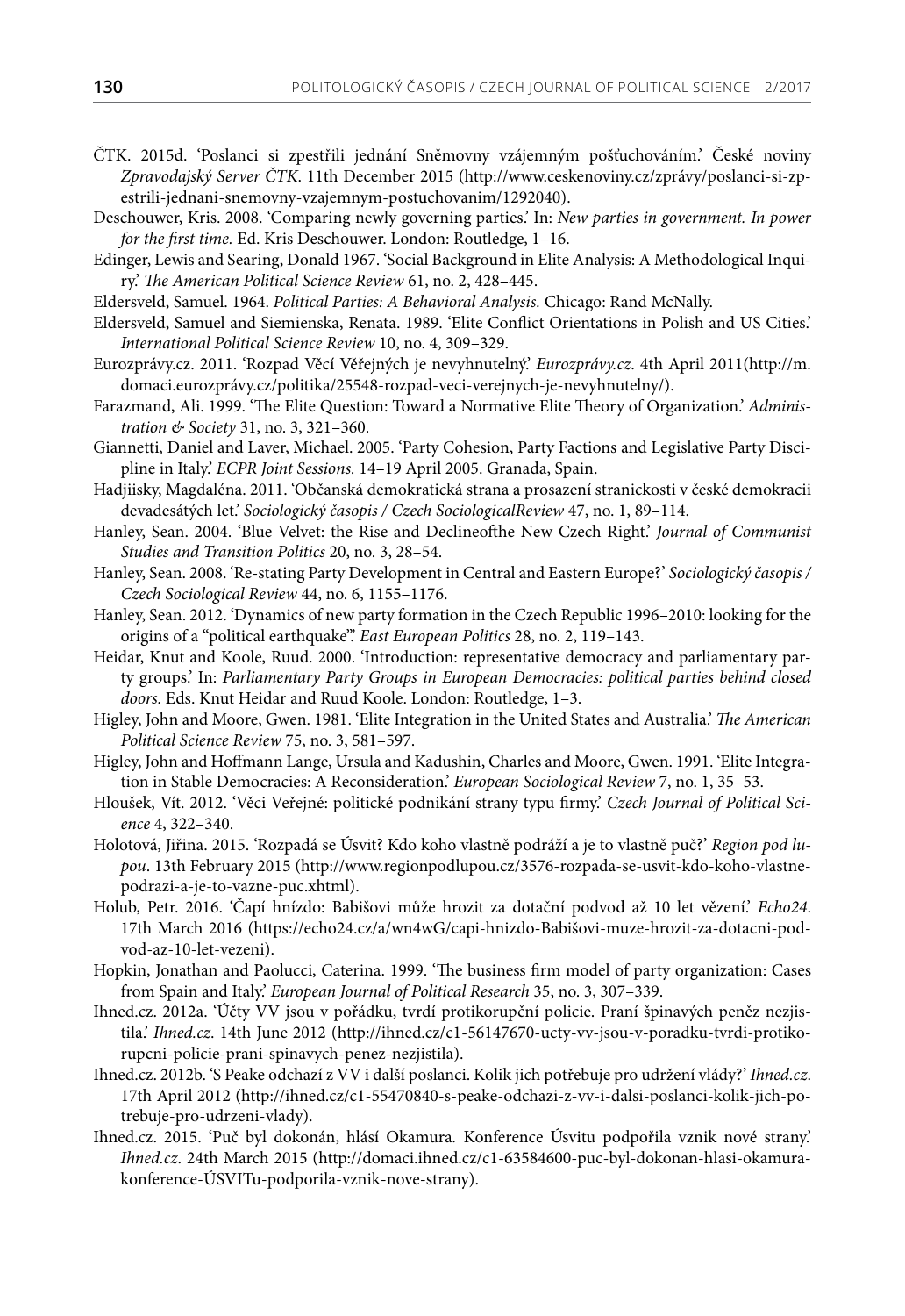- IDNES.cz. 2015. 'Necítila jsem podporu spolustraníků, vysvětlila Válková rezignaci.' *IDNES.cz*. 14th February 2015 (http://zprávy.idnes.cz/necitila-jsem-podporu-spolustraniku-vysvetlila-Válková-rezignaci-1pf-/domaci.aspx?c=A150214\_182751\_domaci\_wlk).
- Janowitz, Morris and Eldersveld, Samuel J. and Eulau, Heinz. 1956. *Political Behavior. A reader in theory and research*. London: The Free Press.
- Katz, Richard and Mair, Peter. 1993. 'The Evolution of Party Organizations in Europe: The Three Faces of Party Organization.' *American Review of Politics* 14, 593–618.
- Kim, Lim Chong and Patterson, Samuel. 1988. 'Parliamentary Elite Integration in Six Nations.' *Comparative Politics* 20, no. 4, 379–399.
- Kitschelt, Herbert and Mansfeldova, Zdenka and Markowski, Radoslaw and Toka, Gabor. 1999. *Post-Communist Party Systems: Competition, Representation, and Inter-Party Cooperation*. Cambridge: Cambridge University Press.
- Knoke, David. 1993. 'Networks of Elite Structure and Decision Making.' *Sociological Methods & Research* 22, no. 1, 23–45.
- Kopecký, Josef. 2015. 'Neděláme puč, tvrdí vzbouřenci. Někdo nám loví poslance, tvrdí Okamura.' *IDNES.cz*. 19th February 2016 (http://zpravy.idnes.cz/puc-dela-hrstka-lidi-jsme-vetsina-haji-se-vzbourenciproti-okamurovi-1i8-/domaci.aspx?c=A150211\_101934\_domaci\_kop).
- Kopecký, Petr. 2001. *Parliaments in the Czech and Slovak Republics: Party competition and parliamentary institutionalization*. Aldershot: Ashgate Publishing Company.
- Kopecký, Petr. 2007. 'Building Party Government: Political Parties in the Czech and Slovak Republics.' In: *Party Politics in New Democracies*. Eds. Paul Webb and Stephen White and David Stansfield. Oxford: Oxford University Press, 119–146.
- Kostelecký, Tomáš and Kroupa, Aleš. 1996. 'Party Organization and Structureat National and Local Level in the Czech Republic Since 1989.' In:*Party Structure and Organization in East-CentralEurope*. Ed. Paul G. Lewis. Cheltenham: Edward Elgar, 89–119.
- Lazer, David. 2011. 'Networks in Political Science: Back to the Future.' *PS: Political Science & Politics* 44, no. 1, 61–68.
- Leschtina, Jiří. 2012. 'Bárta? Jen dítě naší doby.' *Ihned.cz*. 2ndMay 2012(http://ihned.cz/c1-55670810-jirileschtina-Bárta-jen-dite-nasi-doby).
- Lewis, Paul. 2000. *Political Parties in Post-Communist Eastern Europe*. London: Routledge.
- Lidovky. 2015. 'Ministryně spravedlnosti Válková podepsala demisi, už má nástupce.' *Lidovky*. 10th February 2015 (http://www.lidovky.cz/ministryne-spravedlnosti-Valkova-podepsala-demisi-fhr-/zprávydomov.aspx?c=A150210\_131440\_ln\_domov\_sm).
- Lodge, Juliet. 1993. 'EC Policymaking: Institutional Dynamics.' In: *The European Community and the Challenge of the Future*. Ed. Juliet Lodge. London: Pinter Publishers, 1–36.
- Mills, Wright. 1956. *The Power Elite.* Oxford: Oxford University Press.
- Moore, Gwen. 1979. 'The Structure of a National Elite Network.' *American Sociological Review* 44, no. 5, 673–692.
- Namenwirth, Zvi and Lasswell, Harold. 1970. *The Changing Language of American Values: A Computer Study of Selected Party Platforms*. Beverly Hills: Sage.
- Neurope.eu. 2016. 'Andrej Babiš under OLAF spotlight: Thou shalt not lobby for personal gain while in office.' *Neurope.eu.* 28th March 2016 (http://neurope.eu/article/paris-police-shoot-dead-attacker-fake-explosive-vest-charlie-hebdo-anniversary/).
- Novinky.cz 2015. 'Kalousku nezdržuj. Poslanci si kvůli obstrukcím EET oblékli speciální trička.' *Novinky.cz*. 11th December 2015 (http://www.novinky.cz/domaci/388956-kalousku-nezdrzuj-poslanci-si-kvuli-obstrukcim-eet-oblekli-specialni-tricka.html).
- Novinky.cz. 2016. 'Babiš: Čapí Hnízdo vlastnily moje děti a bratr partnerky, na dotace to nemělo vliv.' *Novinky.cz*. 23rd March 2016 (http://www.novinky.cz/domaci/398535-Babiš-capi-hnizdo-vlastnilymoje-deti-a-bratr-partnerky-na-dotace-to-nemelo-vliv.html).
- Panebianco, Angelo. 1988. *Political Parties: Organization and Power.* Cambridge: Cambridge University Press.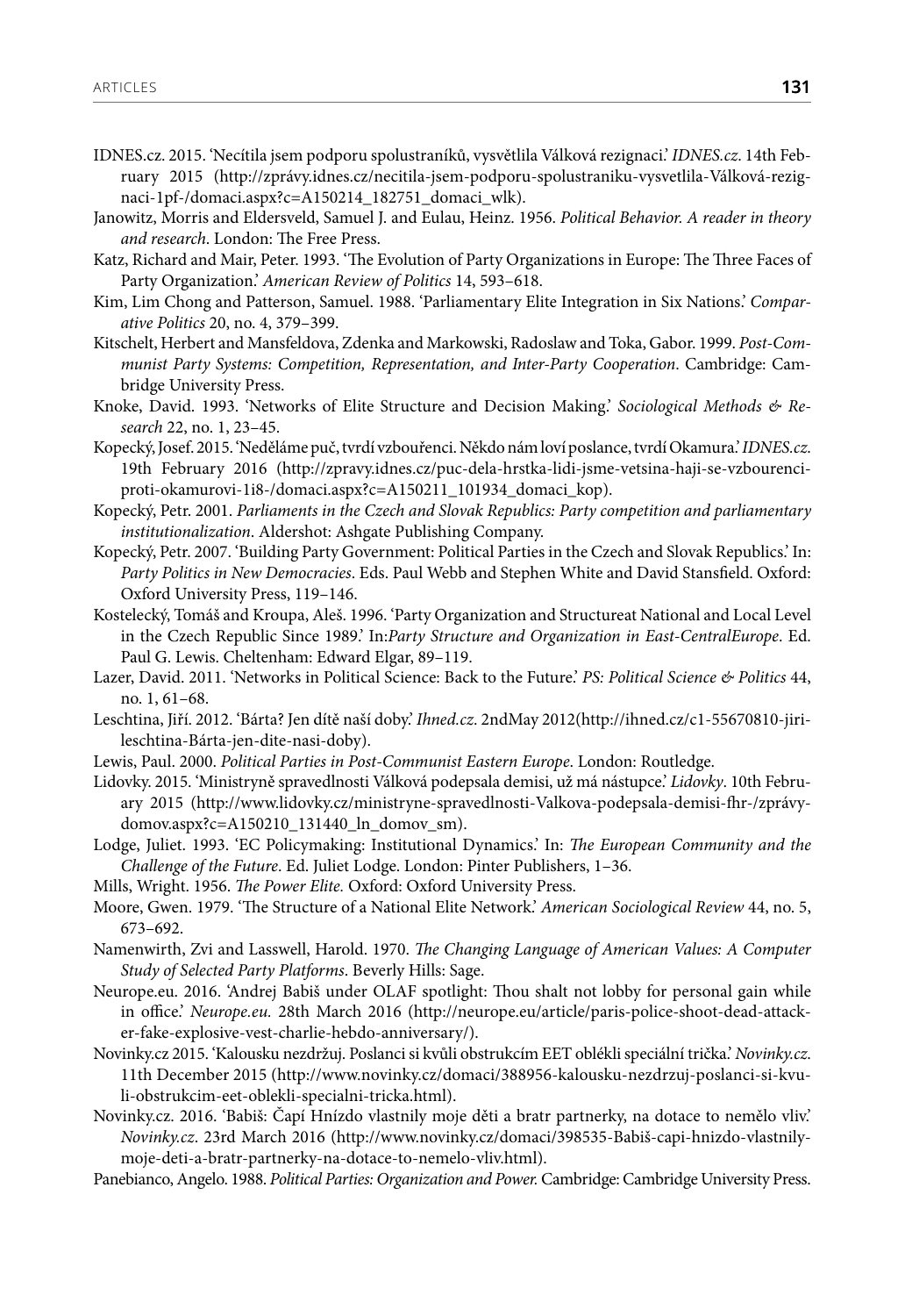- Putnam, Robert. 1973. *The Beliefs of Politicians: Ideology, Conflict, and Democracy in Britain and Italy*. New Haven: Yale University Press.
- Sartori, Giovanni. 1976. Parties and Party Systems: A Framework for Analysis, Volume I. Cambridge: Cambridge University Press.
- Searing, Donald. 1971. 'Two Theories of Elite Consensus: Tests with West German Data.' *Midwest Journal of Political Science* 15, no. 3, 442–474.
- Siavelis, Peter and Morgenstern, Scott, eds. 2008. *Pathways to Power: Political Recruitment and Candidate Selection in Latin America*. The Pennsylvania State University Press.
- Slonková, Sabina and Eliášová, Kateřina and Machová, Martina and Němec, Jan. 2011*.* 'Jsme jednotní, zní z VV po vyhazovu Kočí a útěku Humla.' *Aktuálně.cz*. 8th April 2011(http://zprávy.aktualne.cz/ domaci/politika/jsme-jednotni-zni-z-vv-po-vyhazovu-Kočí-a-uteku-humla/r~i:article:696456/).
- Strafeldová, Milena. 2011. 'Poslanec VV Škárka nařkl Víta Bártu z uplácení. Byla to mystifikace?' *Český Rozhlas*. 4th April 2011 (http://www.radio.cz/cz/rubrika/udalosti/poslanec-vv-skarka-narkl-vita-bartu-z-uplaceni-byla-to-mystifikace).
- Stuchlíková, Lucie and Nová, Eliška. 2015. 'Puč proti Okamurovi: Schyluje se k boji o stranické miliony.' *Aktuálně.cz*. 16th February 2015 (http://zpravy.aktualne.cz/domaci/puc-v-USVITu-v-pozadi-se-rysuje-boj-o-stranicke-miliony/r~dd811b88b39a11e4a10c0025900fea04/).
- Suthanintr, Krisada. 1985. *Integration or cleavage?: an analysis of background homogeneity and democratic consensus among parliamentary elites in Thailand*. Dissertation Thesis. Florida State University.
- Tavits, Margit. 2013. *Post-Communist Democracies and Party Organization.* Cambridge: Cambridge University Press.
- Tavits, Margit and Letki, Natalia. 2014. 'From Values to Interests? The Evolution of Party Competition in New Democracies.' *Journal of Politics* 76, no. 1, 246–258.
- Trachtová, Zdeňka. 2015. 'Jsme domluveni, Válková skončí, řekl Babiš. Za nástupce chce Pelikána.' *IDNES.cz*. 10th February 2015 (http://zpravy.idnes.cz/Babis-cekal-ze-Valkova-skonci-dix-/domaci. aspx?c=A150210\_081414\_domaci\_zt).
- Učňová, Martina. 2015. 'Puč v Úsvitu eskaluje: Jde jim o miliony ze stranické pokladny, stopy vedou k Bártovi, tvrdi Okamura.' *Eurozprávy*.cz. 24th March 2015 (http://domaci.eurozpravy.cz/politika/ 116281-puc-v-ÚSVITu-eskaluje-okamura-a-fiala-dostali-padaka-z-poslaneckeho-klubu/).
- Wellhofer, Spencer. 1974. 'Political Parties as Communities of Fate: Tests with Argentine Party Elites.' *American Journal of Political Science* 18, no. 2, 347–363.

# **Appendix:**

| Table 4: ANO's MPs  |                                                     |  |  |  |
|---------------------|-----------------------------------------------------|--|--|--|
| Name of MP          | Career background                                   |  |  |  |
| Andrej Babiš        | Manager, owner of Agrofert                          |  |  |  |
| Helena Válková      | Lawyer, lecturer                                    |  |  |  |
| Jiří Zlatuška       | Politician at municipal level, senator              |  |  |  |
| Jiří Holeček        | Entrepreneur - real estate agency business industry |  |  |  |
| Matěj Fichtner      | Analyst                                             |  |  |  |
| Miloš Babiš         | Manager, owner of car showroom chain                |  |  |  |
| Jaroslava Jermanová | Manager in company Aksamite                         |  |  |  |
| Kristýna Zelienková | Manager and owner of Czech Hotel Consulting         |  |  |  |
| Stanislav Berkovec  | Journalist                                          |  |  |  |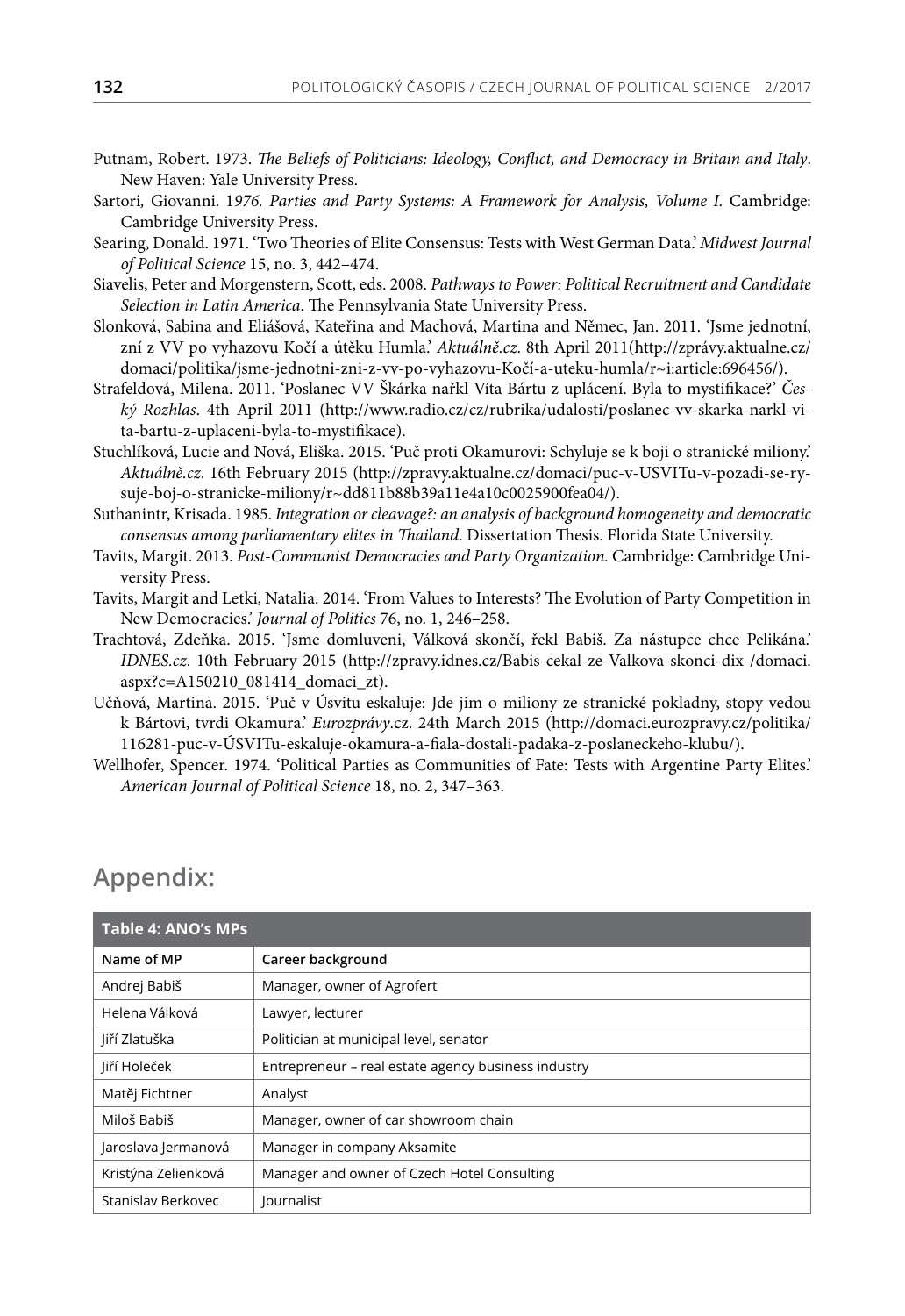| Pavel Cihák                              | Manager in department of transport                                            |
|------------------------------------------|-------------------------------------------------------------------------------|
| Ivana Dobešová                           | Manager of two secondary schools, former teacher                              |
| Radka Maxová                             | Manager (Agrofert)                                                            |
| Roman Kubíček                            | Manager in multinational company                                              |
| Josef Vozdecký                           | Manager in wine industry, former general manager at Bohemia Sekt              |
| Jan Volný                                | Business manager of HOPI, co-owner of Vypex and JJV 99                        |
| Pavel Šrámek                             | Manager and co-owner of Milknatur and Active Immuno Systems s.r.o.            |
| Roman Procházka                          | Director of museum in Cheb                                                    |
| Zdeněk Soukup                            | Czech TV reporter and moderator                                               |
| Richard Brabec                           | Manager (Agrofert)                                                            |
| Vlastimil Vozka                          | Mayor of Most, manager in energy companies                                    |
| Bronislav Schwarz                        | Director of municipal police in Most                                          |
| Stanislav Pfleger                        | Entrepreneur in construction industry                                         |
| Martin Komárek                           | Journalist                                                                    |
| Jana Pastuchová                          | Nurse, conference manager                                                     |
| Pavel Plzák                              | Surgeon                                                                       |
| Ivan Pilný                               | Former general manager of Microsoft CR, president of Tuesday Business Network |
| Martina Berdychová                       | Entrepreneur in drink industry (Fruitstrue)                                   |
| David Kasal                              | Manager in hospital in Chrudim                                                |
| Martin Kolovratník                       | Manager in Czech Radio, journalist                                            |
| Josef Kott                               | Product manager (Agrofert)                                                    |
| Zuzana Sanová                            | Lecturer at University Hradec Králové                                         |
| Martin Stropnický                        | Actor, stage actor, diplomat                                                  |
| Rostislav Vyzula                         | Professor, Masaryk University                                                 |
| Karel Rais                               | Rector of VUT Brno                                                            |
| Bohuslav Chalupa                         | Tax office clerk                                                              |
| Miloslav Janulík                         | Director of hospital, vicepresident of paediatric society                     |
| Milan Brázdil                            | Manager of regional ambulance service                                         |
| Jaroslav Faltýnek                        | Manager (Agrofert)                                                            |
| Ladislav Okleštek                        | Entrepreneur (transport industry), mayor of Výšovice                          |
| Radek Vondráček                          | Lawyer                                                                        |
| Margita Balaštíková                      | Manager                                                                       |
| Pavel Vojcík                             | Neurologist                                                                   |
| Jana Lorencová                           | Journalist                                                                    |
| Josef Hájek                              | Various positions in mining industry                                          |
| Jan Sedláček                             | <b>Business manager</b>                                                       |
| Martin Sedlář                            | Entrepreneur - Natura Data                                                    |
| Igor Nykl                                | Cardiologist                                                                  |
| Source: ANO website (www.anobudelip.cz). |                                                                               |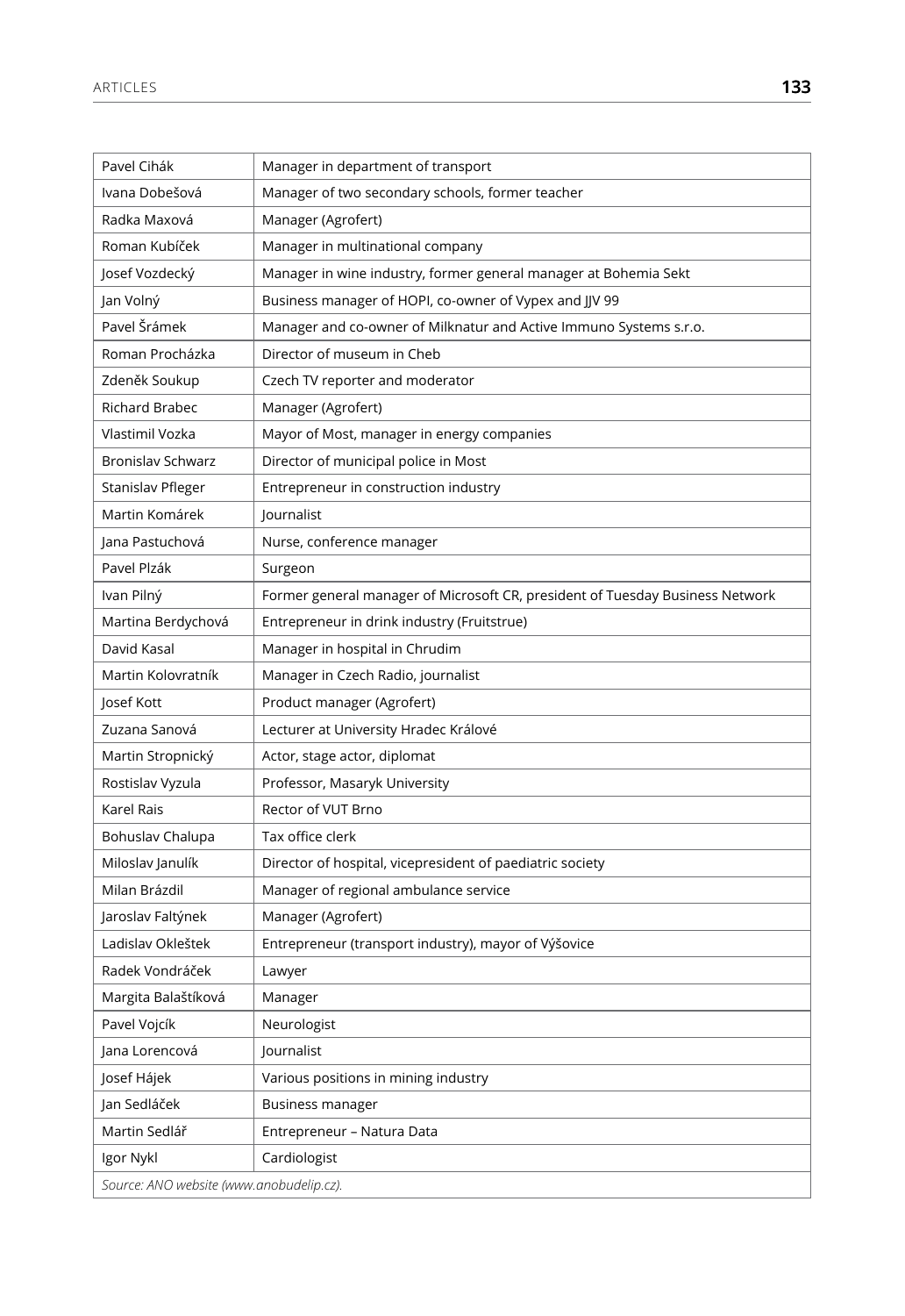| <b>Table 5: ANO's Mayors</b>             |                        |                                                     |  |  |
|------------------------------------------|------------------------|-----------------------------------------------------|--|--|
| <b>ANO Mayor</b>                         | Name                   | Career background                                   |  |  |
| Prague                                   | Adriana Krnáčová       | Manager of Czech Amnesty International              |  |  |
| <b>Brno</b>                              | Petr Vokřál            | Manager of A.S.A for central and eastern Europe     |  |  |
| Ostrava                                  | Tomáš Macura           | Financial and general manager of Walmark, economist |  |  |
| Pardubice                                | Martin Charvát         | Manager, construction business                      |  |  |
| Liberec                                  | <b>Tibor Batthyany</b> | Project manager in IT                               |  |  |
| Opava                                    | Martin Víteček         | Manager in architecture and in packaging industry   |  |  |
| Děčín                                    | Marie Blažková         | Social worker                                       |  |  |
| Source: ANO website (www.anobudelip.cz). |                        |                                                     |  |  |

| <b>Table 6: ANO's Ministers</b>          |                       |                                  |  |  |  |
|------------------------------------------|-----------------------|----------------------------------|--|--|--|
| <b>ANO Minister</b>                      | Name                  | Career background                |  |  |  |
| <b>Finances</b>                          | Andrej Babiš          | Manager, owner of Agrofert       |  |  |  |
| Defence                                  | Martin Stropnický     | Actor, stage actor, diplomat     |  |  |  |
| Environment                              | <b>Richard Brabec</b> | Manager (Agrofert)               |  |  |  |
| Local development                        | Karla Šlechtová       | Manager of EU fund department    |  |  |  |
| Transport                                | Dan Ťok               | Manager in construction industry |  |  |  |
| lustice                                  | Robert Pelikán        | Lawyer, academic career          |  |  |  |
| Source: ANO website (www.anobudelip.cz). |                       |                                  |  |  |  |

| <b>Table 7: ANO Party Presidium</b>      |                       |                                                 |  |  |
|------------------------------------------|-----------------------|-------------------------------------------------|--|--|
| Party presidium                          | Name                  | Career background                               |  |  |
| Leader of party                          | Andrej Babiš          | Manager, owner of Agrofert                      |  |  |
| First deputy leader                      | Jaroslav Faltýnek     | Manager (Agrofert)                              |  |  |
| Deputy leader                            | Petr Vokřál           | Manager of A.S.A for central and eastern Europe |  |  |
| Deputy leader                            | Jaroslava Jermanová   | Manager in company Aksamite                     |  |  |
| Deputy leader                            | Jan Volný             | Manager in logistics                            |  |  |
| Deputy leader                            | Radmila Kleslová      | Lawyer, regional politician                     |  |  |
| Member of Presidium                      | Margita Balaštíková   | Manager of Hřebčín Napajedla a.s.               |  |  |
| Member of Presidium                      | <b>Richard Brabec</b> | Manager (Agrofert)                              |  |  |
| Member of Presidium                      | Martin Stropnický     | Actor, stage actor, diplomat                    |  |  |
| Member of Presidium                      | Martin Komárek        | Journalist                                      |  |  |
| Member of Presidium                      | RadekHloušek          | Manager                                         |  |  |
| Member of Presidium                      | Radek Popelka         | Manager, entrepreneur                           |  |  |
| Source: ANO website (www.anobudelip.cz). |                       |                                                 |  |  |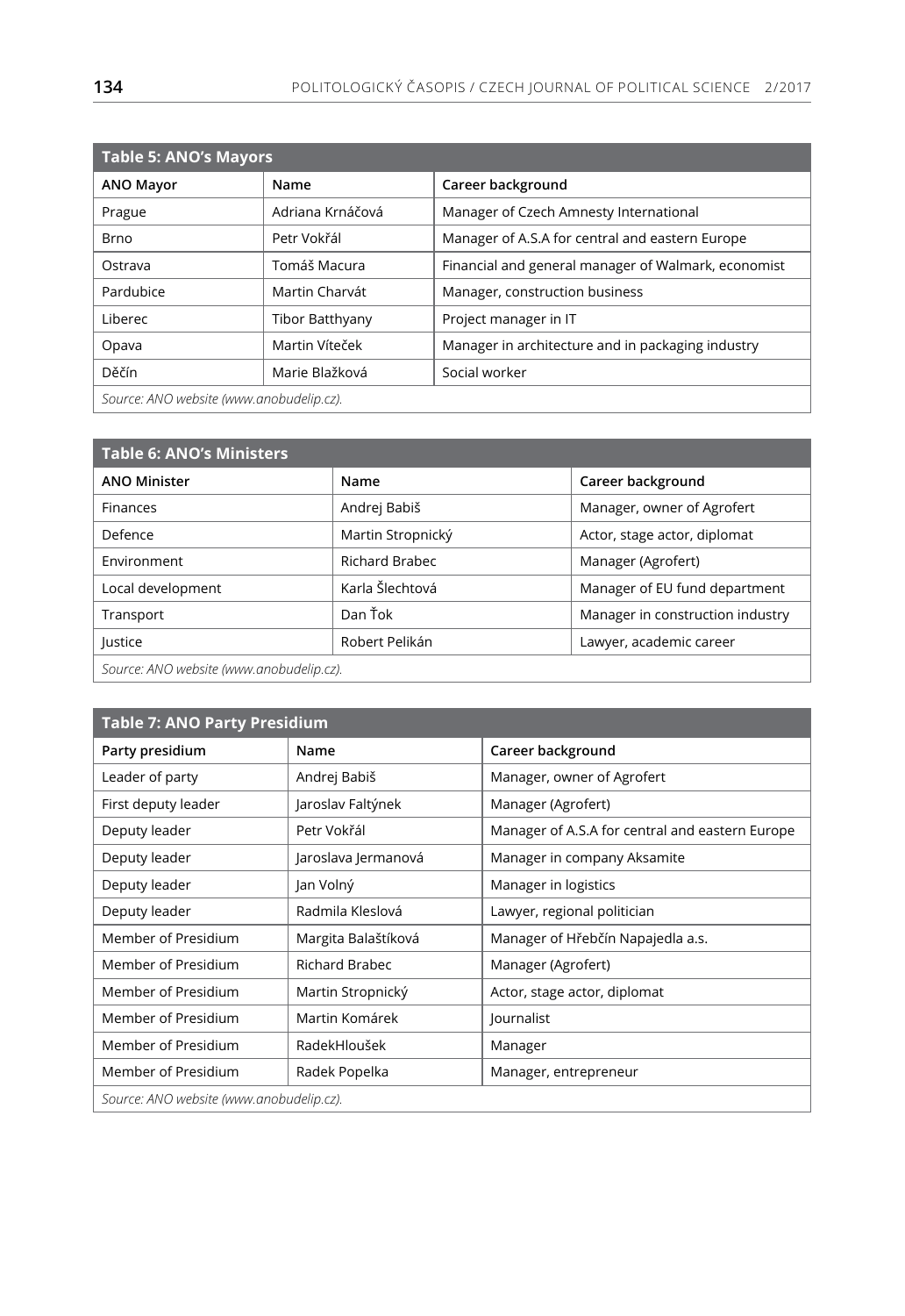| Table 8: ANO Leaders of Regional Organizations |                        |                                                      |  |  |  |
|------------------------------------------------|------------------------|------------------------------------------------------|--|--|--|
| Region                                         | Name                   | Career background                                    |  |  |  |
| Prague                                         | Radmila Kleslová       | Lawyer, regional politician                          |  |  |  |
| Cental Bohemia                                 | František Petrtýl      | Entrepreneur in construction industry                |  |  |  |
| Pilsen                                         | Jan Volný              | Manager in logistics                                 |  |  |  |
| Karlovy Vary                                   | Martin Hurajčík        | Commercial manager in PENAM (Agrofert)               |  |  |  |
| Ústí nad Labem                                 | Pavel Eliáš            | Manager and entrepreneur (meat processing plant)     |  |  |  |
| Liberec                                        | <b>Tibor Batthyany</b> | Project manager in IT                                |  |  |  |
| Hradec Králové                                 | Pavel Plzák            | Surgeon                                              |  |  |  |
| Pardubice                                      | Jan Řehounek           | Manager in banking and insurance industry            |  |  |  |
| South Bohemia                                  | Radka Maxová           | Manager (Agrofert)                                   |  |  |  |
| Olomouc                                        | Ladislav Okleštek      | Entrepreneur (transport industry), mayor of Výšovice |  |  |  |
| Moravia-Silesia                                | Josef Bělica           | Entrepreneur                                         |  |  |  |
| Zlín                                           | Pavel Puštějovský      | Manager DEZA (Agrofert)                              |  |  |  |
| South Moravia                                  | Marek Janíček          | Entrepreneur                                         |  |  |  |
| Vysočina                                       | Josef Kott             | Product manager (Agrofert)                           |  |  |  |
| Source: ANO website (www.anobudelip.cz).       |                        |                                                      |  |  |  |

| <b>Table 9: ANO Central Party Staff</b>  |                      |                                                      |  |  |
|------------------------------------------|----------------------|------------------------------------------------------|--|--|
| Division/department                      | Name                 | Career background                                    |  |  |
| Analysis                                 | Darek Kysela         | Management (Agrofert)                                |  |  |
| Regional support                         | Božena Házová        | Journalist, consultant at PR Essential Communication |  |  |
| Communication                            | Vladimir Vořechovský | PR and marketing manager (Agrofert)                  |  |  |
| Central manager of party                 | Erika Duchanová      | Manager (UniCredit Leasing, Tatra Trucks)            |  |  |
| Regional management                      | Tomas Krátký         | Manager (UROCONT)                                    |  |  |
| Marek Prchal<br>New media                |                      | Digital director, idea maker, campaign manager       |  |  |
| Source: ANO website (www.anobudelip.cz). |                      |                                                      |  |  |

| <b>Table 10:VV MPs</b> |                                                    |  |
|------------------------|----------------------------------------------------|--|
| Name                   | Career background                                  |  |
| Lenka Andrýsová        | Student                                            |  |
| Michal Babák           | Entrepreneur                                       |  |
| Vít Bárta              | Entrepreneur, security agency ABL                  |  |
| Josef Dobeš            | Psychologist                                       |  |
| Jana Drastichová       | Primary school teacher                             |  |
| Štěpánka Fraňková      | Surgeon                                            |  |
| Otto Chaloupka         | Entrepreneur                                       |  |
| Radek John             | Publicist, journalist, moderator                   |  |
| David Kádner           | ABL Security agency employee (Vít Bárta's company) |  |